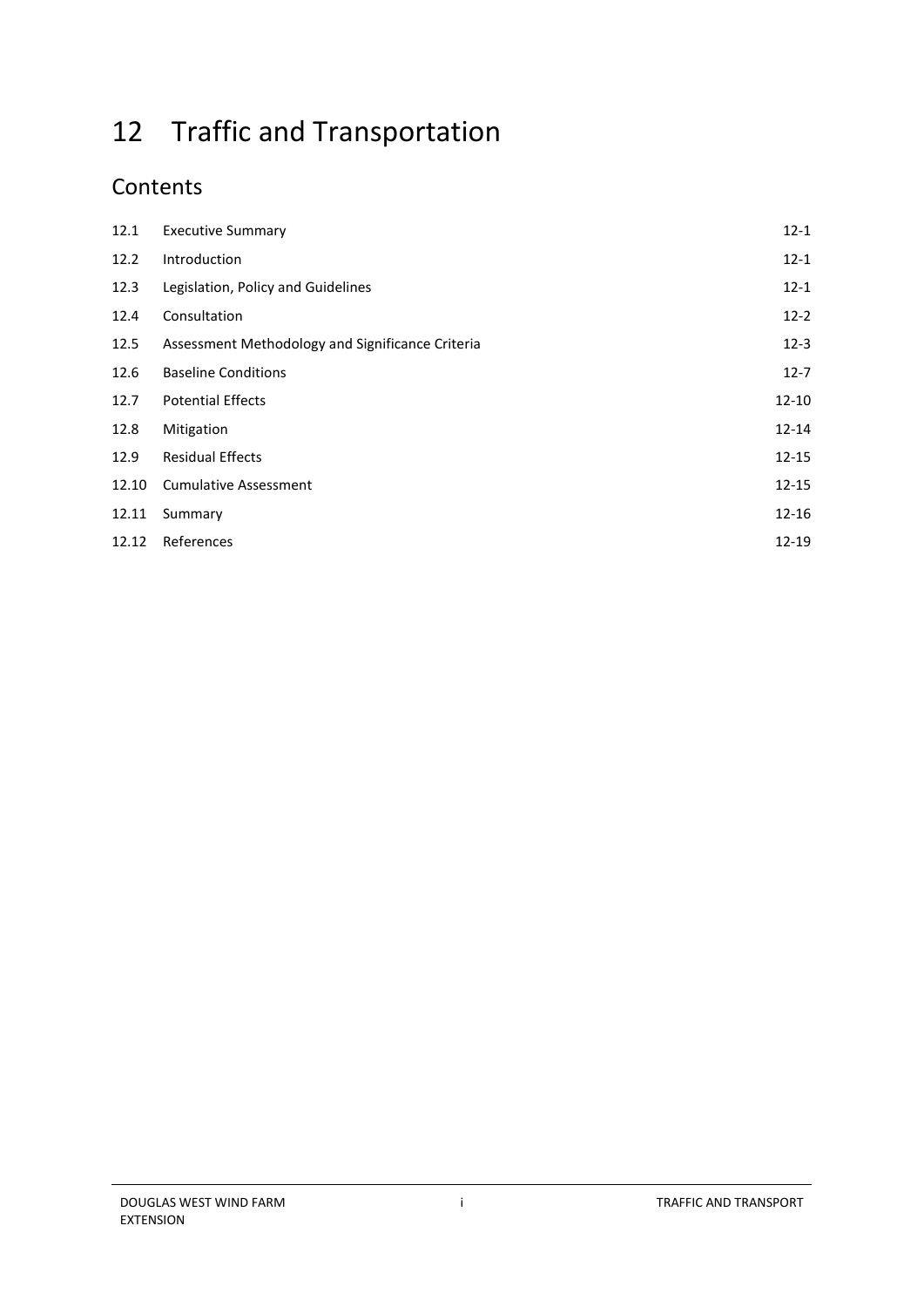This page is intentionally blank.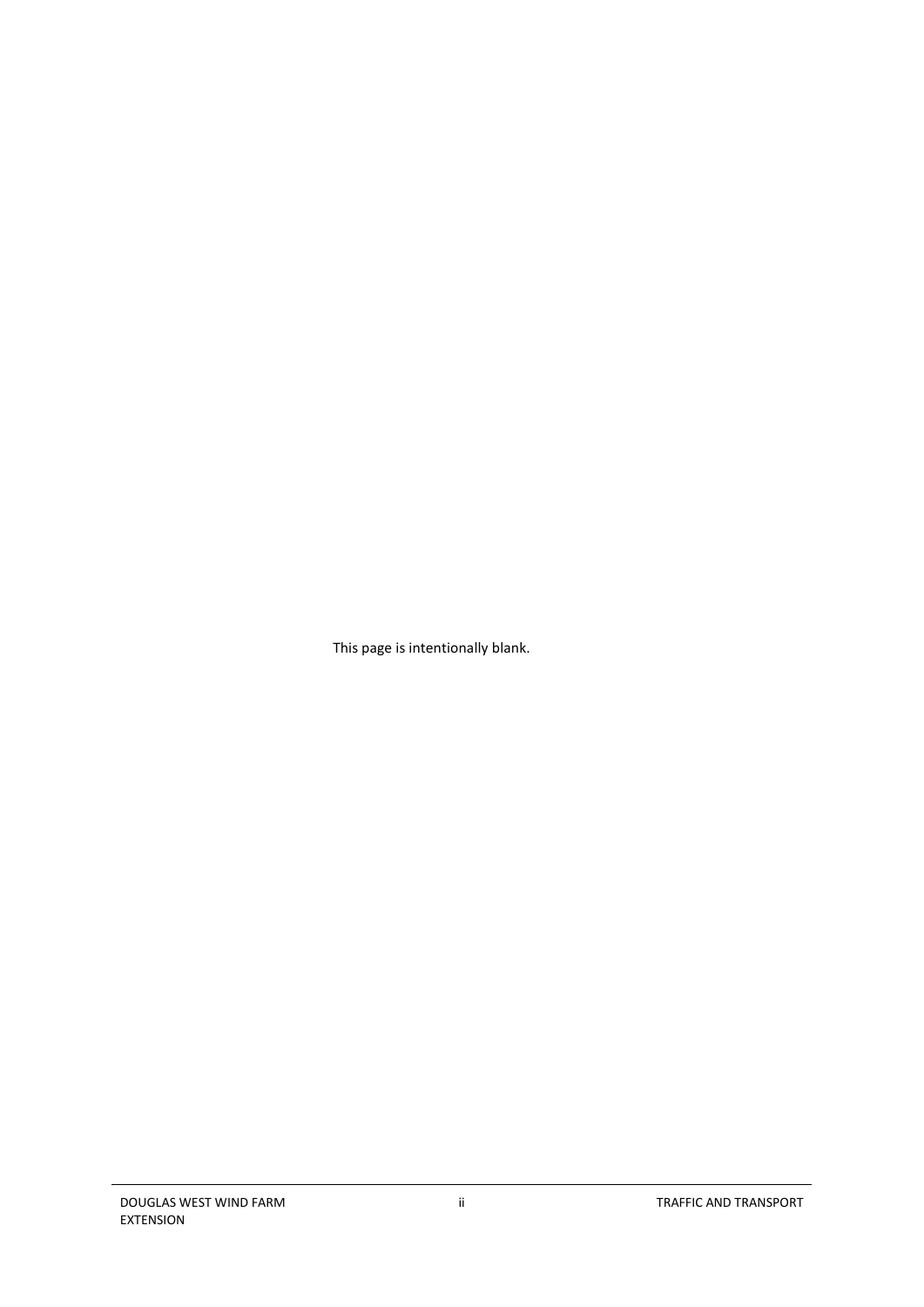# 12 Traffic and Transport

## <span id="page-2-0"></span>12.1 Executive Summary

- 12.1.1 The Proposed Development has the potential to affect the surrounding transport network during its construction, operation and decommissioning phases. During construction, potential effects could arise from traffic travelling to and from the site delivering materials and plant. The Applicant expects all these vehicles to arrive at and depart from the site via Junction 11 of the M74, with the exception of timber related traffic and any pre-construction Site Investigation (SI) traffic that will use the Station Road access. The effects of the additional traffic estimated to be generated during the construction of the Proposed Development have been assessed and considered to be negligible. No mitigation is proposed, but 'good practice' measures will be implemented.
- 12.1.2 The Proposed Development will generate only the occasional maintenance or inspection vehicle during its operational period and the effects of this traffic are also considered to be negligible. The number of vehicles generated during the decommissioning of the Proposed Development is considered to be less than during construction and is also therefore considered to be negligible.
- 12.1.3 Potential cumulative effects could arise from the traffic generated by the Proposed Development and other consented developments. However, the traffic estimated to be generated by the Proposed Development is relatively small compared to the total of that estimated to be generated by the consented developments. Furthermore, the traffic generated during the construction of the Proposed Development is expected to last for only around a year after which the Proposed Development will be fully operational and traffic volumes will reduce. The cumulative effects arising from the Proposed Development and the other consented developments is considered to be negligible.

## <span id="page-2-1"></span>12.2 Introduction

- 12.2.1 This chapter sets out the traffic and transport aspects of the Proposed Development. Specifically, this chapter:
	- **•** Describes the method used to assess the potential traffic and transport effects of the Proposed Development;
	- **EXECT** Describes the existing transport network in the vicinity of the Proposed Development;
	- Explains the traffic and transport effects of the Proposed Development (both in isolation and in combination with other developments) and determines the level and significance of these effects; and
	- Identifies any measures required to mitigate these effects.
- <span id="page-2-3"></span>12.2.2 Some timber will be required to be removed from the site prior to/in tandem with construction commencing. This timber will be removed via the existing permitted forestry access route to Station Road at Douglas West. This timber is approaching maturity and, in the absence of the Proposed Development, would be removed from the site via the Station Road access point in any event, in line with the currently Approved Forest Plan (refer to Chapter 16 Forestry). Therefore, the transport movements associated with the forestry removal to facilitate the Proposed Development are not considered further in this assessment.

## <span id="page-2-2"></span>12.3 Legislation, Policy and Guidelines

## *Legislation*

12.3.1 There is no relevant legislation specific to the assessment of traffic and transport effects arising from the Proposed Development.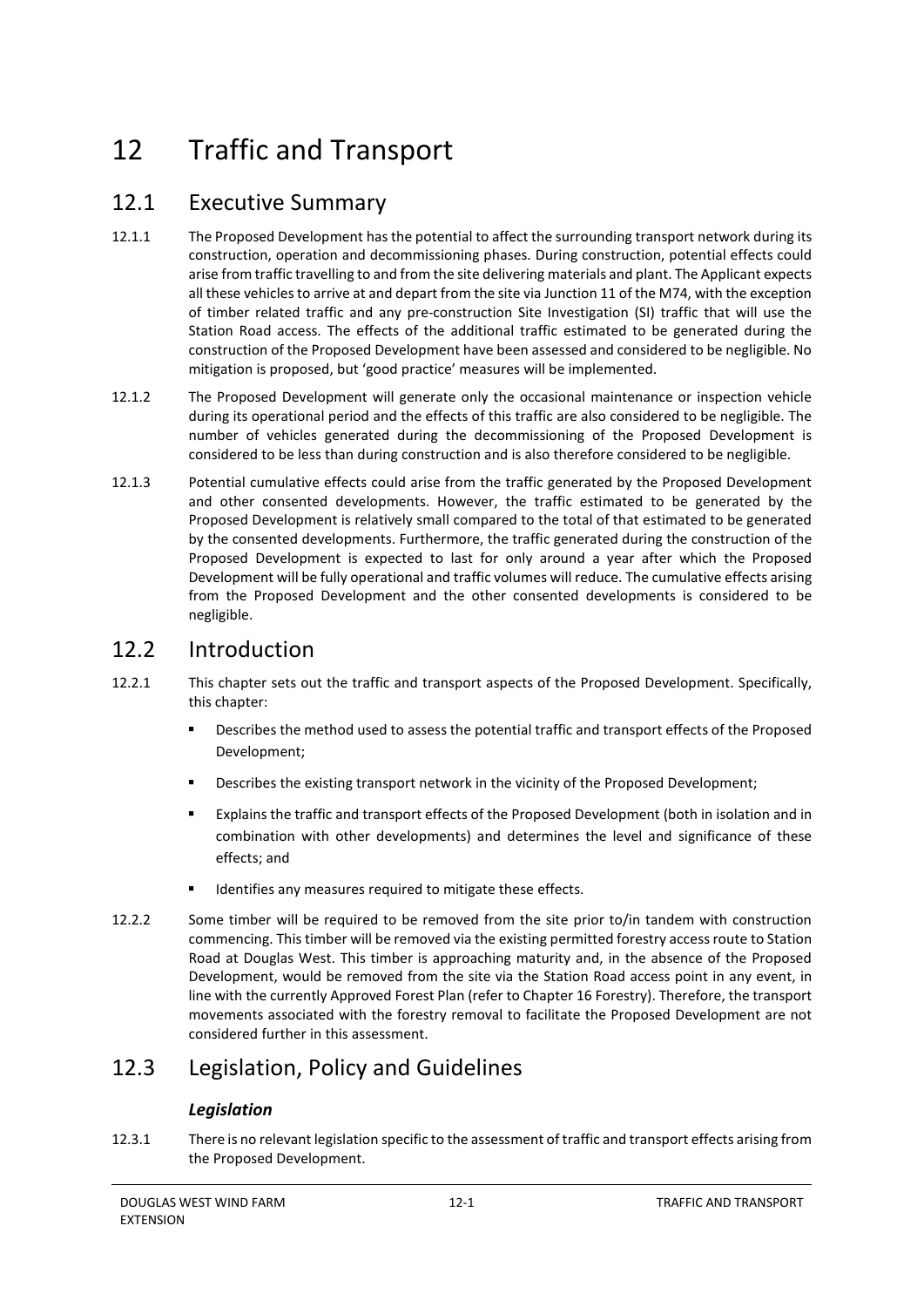### *Planning Policy*

12.3.2 Scottish Planning Policy (SPP) was published in 2014. It sets out national planning policies which reflect Scottish Ministers' priorities for operation of the planning system and for the development and use of land. SPP states the following in regard to the consideration of the transport effects arising from energy development:

> *"Proposals for energy infrastructure developments should always take account of spatial frameworks for wind farms and heat maps where these are relevant. Considerations will vary relative to the scale of the proposal and area characteristics but are likely to include:*

[…]

- *impacts on road traffic;*
- *impacts on adjacent trunk roads;"*
- 12.3.3 SLC's LDP includes a policy on renewable energy, which refers to their Supplementary Guidance document on renewable energy. That document states:

*"The construction of wind energy developments can have significant short term impacts on the road network. Access for construction traffic must not compromise road safety, residential amenity or cause significant permanent damage to the environment. Applicants must provide an assessment of the traffic impact during both the construction and operational periods and demonstrating suitability of the transport routes for delivering turbine and other components from their source."*

### *Guidance*

- <span id="page-3-2"></span>12.3.4 The Institute of Environmental Assessment's (IEA) Guidelines for the Environmental Assessment of Road Traffic (1993) is used for the assessment of environmental impacts of road traffic associated with major new developments, irrespective of whether the sites are to be subject to formal EIA or not. The guidelines suggest that two broad principles can be used as a screening process to delimit the scale and extent of the assessment. These are:
	- Rule 1 Include highway links where traffic flows would increase by more than 30% (or the number of Heavy Goods Vehicles (HGV) would increase by more than 30%); and
	- Rule 2 Include any other specifically sensitive areas where traffic flows would increase by 10% or more. (Paragraph 3.20 of the guidelines defines sensitive areas as including accident black spots, conservation areas, hospitals, links with pedestrian flows etc.)
- 12.3.5 Where the predicted increase in traffic is lower than these thresholds, the level of the effects can be stated to be low or negligible (and not significant) and further detailed assessments are not warranted. Furthermore, it should be noted that traffic increases below 10% are generally accepted to be insignificant as no discernible environmental effects are expected and baseline daily variations in background traffic flow may fluctuate by this amount in any event.

## <span id="page-3-0"></span>12.4 Consultation

<span id="page-3-1"></span>12.4.1 SLC and Transport Scotland (the road authority for the M74) were consulted to agree the scope of the assessment of the Proposed Development (refer to Appendix 4.1). Their responses are summarised in [Table 12.1](#page-3-1) [below.](#page-3-1)

| <b>Consultee</b> | <b>Response</b>                                                                                                                                                            | <b>Comment</b>                                           |
|------------------|----------------------------------------------------------------------------------------------------------------------------------------------------------------------------|----------------------------------------------------------|
| <b>SLC</b>       | Traffic and Transport chapter should include<br>swept path analysis to ensure that the<br>delivery of the larger components can be<br>accommodated within the public road. | Swept path assessments are<br>included in Appendix 12.1. |

#### **Table 12.1 – Summary of Consultation Responses**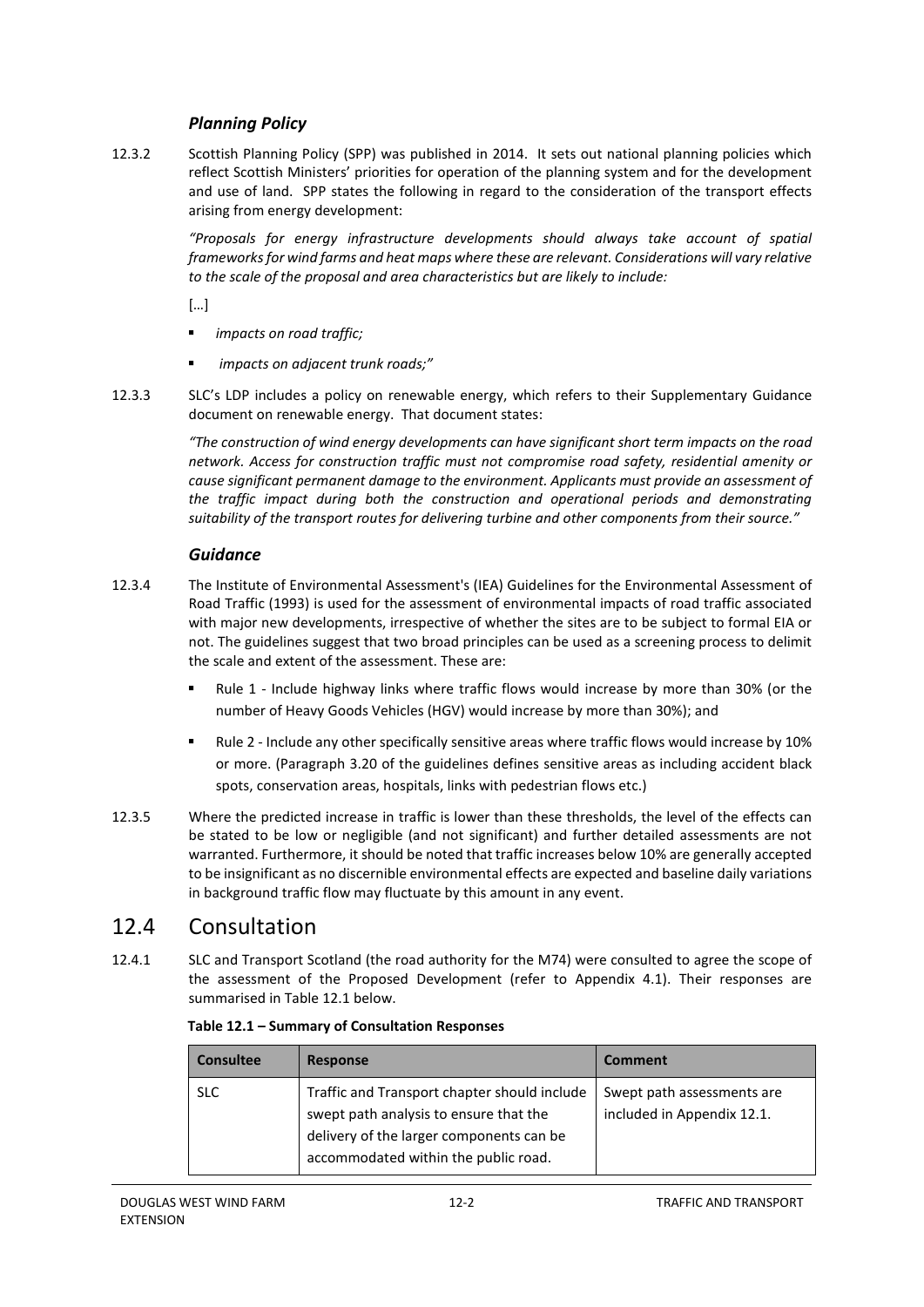| <b>Consultee</b> | <b>Response</b>                               | <b>Comment</b>                    |
|------------------|-----------------------------------------------|-----------------------------------|
| Transport        | Submitted scope considered to be              | Assessment prepared in line       |
| Scotland         | acceptable. Transport Scotland also require   | with scope proposed to            |
|                  | an Abnormal Loads Assessment to be            | <b>Transport Scotland. Full</b>   |
|                  | provided, to ensure the larger blade size can | Abnormal Load Assessment will     |
|                  | be accommodated at the trunk road             | be provided prior to turbine      |
|                  | junctions. The assessment should contain      | deliveries commencing (once       |
|                  | swept path analysis to identify the nature of | final turbine model is selected), |
|                  | any mitigation that may be required           | but swept path assessments for    |
|                  | including physical works and the temporary    | maximum component sizes are       |
|                  | removal of any street furniture               | included in Appendix 12.1.        |

## <span id="page-4-0"></span>12.5 Assessment Methodology and Significance Criteria

### *Consultation*

12.5.1 Consultation with the appropriate roads authorities was undertaken as described in section [12.4](#page-3-0) [above.](#page-3-0) This consultation described the scope and method proposed to undertake the assessment.

### *Study Area*

- 12.5.2 The impact of the Proposed Development was assessed by comparing the predicted increases in traffic arising from the construction and operation of the Proposed Development against the two rules set out in the IEA Guidelines mentioned above. The Applicant advises that traffic arising from the construction of the Proposed Development is likely to come from and go to points accessed via the M74 to the north. All wind farm construction traffic, including all wind turbine components, will access the site via the existing private access road from J11 of the M74. Hence the study area was informed by the routes likely to be taken by vehicles to and from the Proposed Development and covers the following sections of road (refer to Figure 12.1):
	- The M74 between junctions 10 and 11.
	- The B7078 between the eastern roundabout at Junction 11 and the slip road to the northbound M74.

## *Potential Effects*

- 12.5.3 Where the increase in predicted traffic breaches either of the two rules from the Guidelines for the Environmental Assessment of Road Traffic above, the guidance suggests that further assessment should be made of the effects of this additional traffic on matters such as:
	- Noise;
	- **vibration;**
	- **visual effects;**
	- Severance;
	- **Driver delay:**
	- **Pedestrian delay;**
	- **Pedestrian amenity;**
	- **Fear and intimidation;**
	- **Accidents:**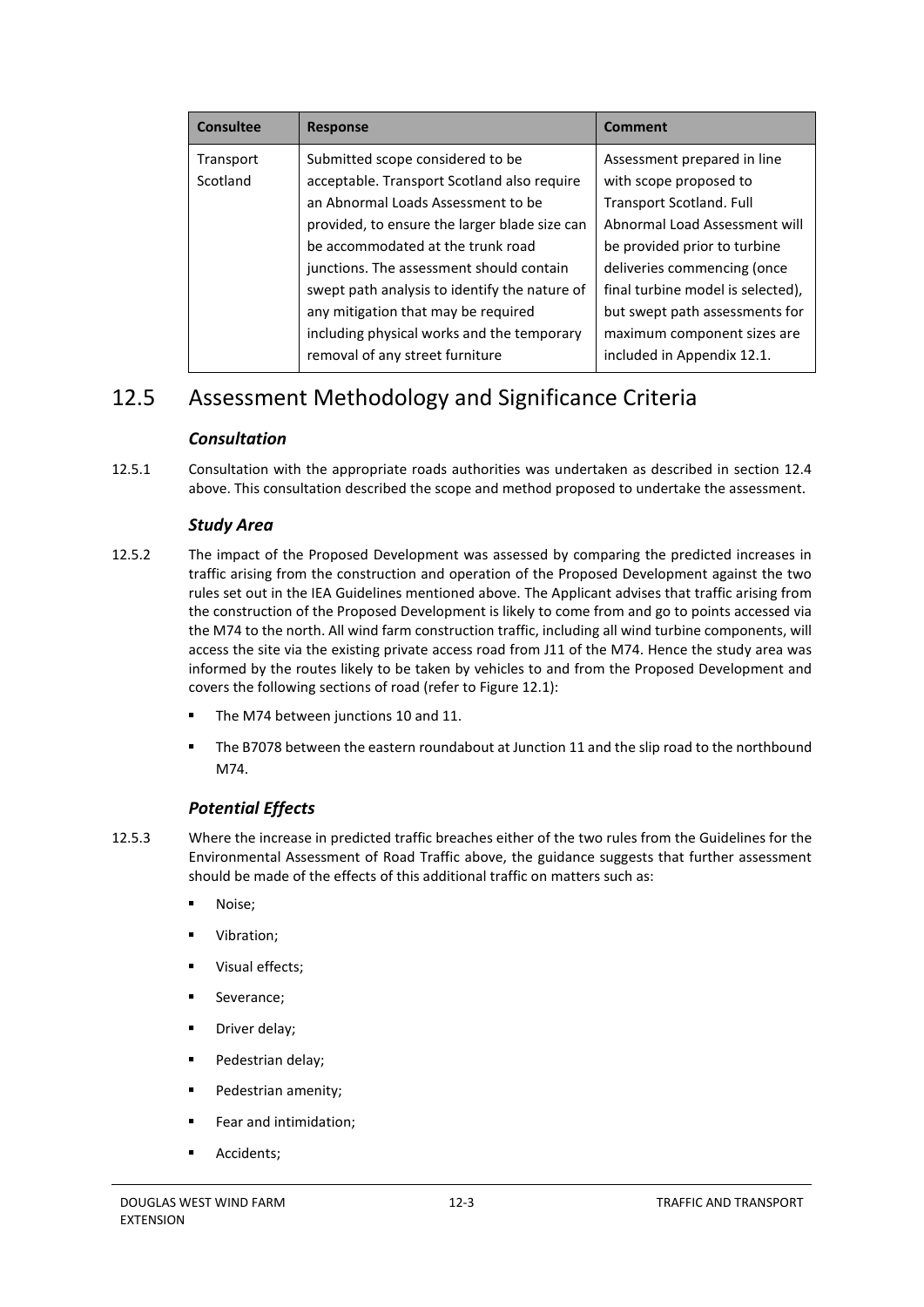- Hazardous loads;
- Air pollution;
- Dust and dirt;
- Ecological effects; and
- **Heritage and conservation areas.**
- 12.5.4 The potential effects of noise to be generated by the Proposed Development are considered in Chapter 9 in this EIA Report and ecological effects are considered in Chapter 7. In specific reference to traffic, visual effects, air pollution, dust and dirt, effects on heritage and conservation areas and hazardous loads arising from traffic impacts are not considered to be applicable and have not been considered further.
- 12.5.5 The potential effects on the issues of severance, driver delay, pedestrian delay, pedestrian amenity, fear and intimidation and accidents are considered further in this chapter.

#### **Severance**

12.5.6 The guidance notes that severance is the perceived division that can occur within a community when it becomes separated by a major traffic artery. The guidance states that the measurement and prediction of severance is extremely difficult but notes that issues to be considered include road width, traffic flow, traffic speeds, the availability of crossing facilities and the number of movements that are likely to cross the affected road. The guidance states that increases in traffic flows of 30%, 60% and 90% are regarded as producing 'slight', 'moderate' and 'substantial' changes in severance respectively. The guidance notes, however, that these were derived from studies of major changes in traffic flow and should be used cautiously.

#### **Driver delay**

12.5.7 Driver delay arises from the additional traffic generated by a development imposing additional delays on existing general traffic. The guidance notes that these delays are only likely to be significant when the traffic on the road network around the site is already at, or close to, capacity.

#### **Pedestrian delay**

12.5.8 Pedestrian delay relates to the additional delay imposed on pedestrians wishing to cross a road by the additional traffic generated by a development. The guidance notes that it is not considered prudent to set down any thresholds for the assessment of pedestrian delays but that practitioners should use their judgment in determining where pedestrian delay is a significant impact.

#### **Pedestrian amenity**

12.5.9 Pedestrian amenity relates to the relevant pleasantness of a journey and is affected by vehicle flow, traffic composition and pavement width. A tentative threshold for considering significance of changes in pedestrian amenity is when traffic flow (or its HGV components) is halved or doubled.

#### **Fear and intimidation**

- 12.5.10 The scale of fear and intimidation experienced by pedestrians is dependent on the volume of traffic, its HGV composition, its proximity to people or the lack of protection caused by such factors as narrow pavement widths. However, there are no commonly agreed thresholds to determine the significance of the effects. The IEA guidelines referred to above do, however, include some suggested thresholds for assessing if fear and intimidation require to be assessed further. The thresholds are based on using 18-hour traffic flows, calculating the average traffic flow per hour then assessing using the following bandings:
	- Extreme: more than 1,800 vehicles per hour.
	- Great: 1200 1800 vehicles per hour.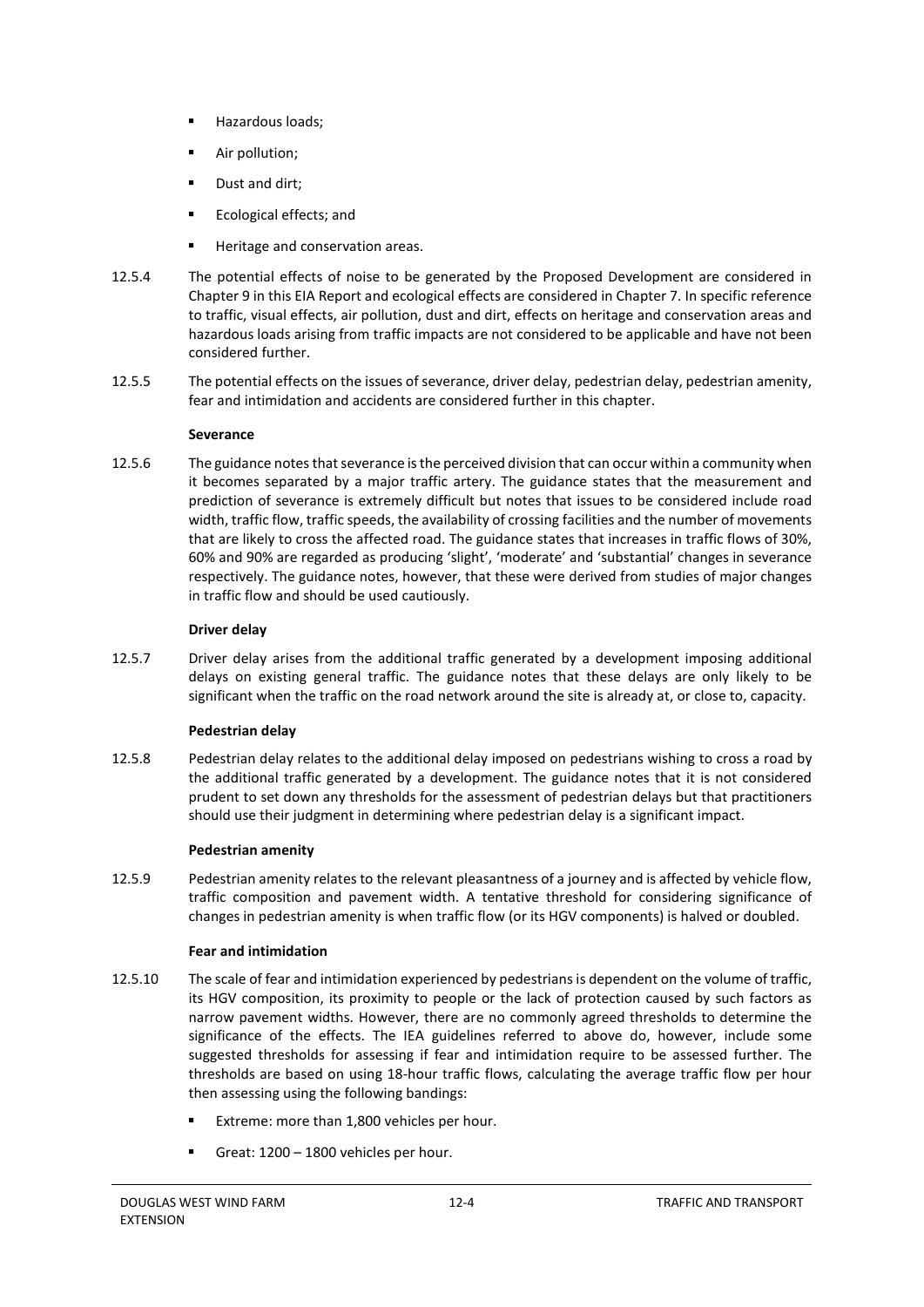Moderate: 600 - 1200 vehicles per hour.

### **Accidents**

12.5.11 The assessment of accidents relates to the potential for the traffic generated by a development to cause an increase in the personal injury accident rate along sections of the road network subject to the additional traffic generated by the development. The guidance notes that an assessment of existing accident rates can be made by inspecting highway authority data and that professional judgement will be required to assess the implications of local circumstances.

## *Significance criteria*

- 12.5.12 The environmental effects from the Proposed Development have been assessed in the following terms:
	- **Beneficial Meaning that they produce environmental benefits in transportation terms, i.e.** where overall traffic flows or percentage HGV decrease, or there are improved facilities for pedestrians, cyclists or public transport users.
	- Negligible Meaning that changes are too small to meaningfully measure.
	- Adverse Meaning that they produce environmental disbenefits in transportation terms, i.e. where overall traffic flows or percentage HGV increase, or there are reductions in facilities for pedestrians, cyclists or public transport users.
- 12.5.13 Beneficial and adverse effects are further characterised as:
	- Minor Localised changes in traffic flows/patterns.
	- **Moderate Limited changes in traffic flows/patterns.**
	- Major Considerable change in traffic flows/patterns.
- <span id="page-6-0"></span>12.5.14 Based on the above, [Table 12.2](#page-6-0) [below](#page-6-0) sets out the terminology used to describe the significance scale.

**Table 12.2 – Significance Terminology**

| <b>Significance</b><br><b>Scale</b> | <b>Description</b>                                                                                                                      |
|-------------------------------------|-----------------------------------------------------------------------------------------------------------------------------------------|
| Major beneficial                    | Change that would delay the need for planned modification to off-site<br>infrastructure                                                 |
| Moderate<br>beneficial              | Increased perception of changing conditions that may delay the need for<br>considering planned modifications to off-site infrastructure |
| Minor beneficial                    | Perception of changing conditions, e.g. reduction in delay                                                                              |
| Negligible                          | No perceptible change                                                                                                                   |
| Minor adverse                       | Perception of changing conditions, e.g. increase in delay                                                                               |
| Moderate<br>adverse                 | Increased perception of changing conditions that may require consideration<br>of modifications to off-site infrastructure               |
| Major adverse                       | Change requiring consideration of modifications to off-site infrastructure                                                              |

### *Sensitive receptors*

12.5.15 The IEA Guidelines advise that it is useful to identify particular groups or locations which may be sensitive to changes in traffic conditions. The following summarises the sensitivity of various potential receptors: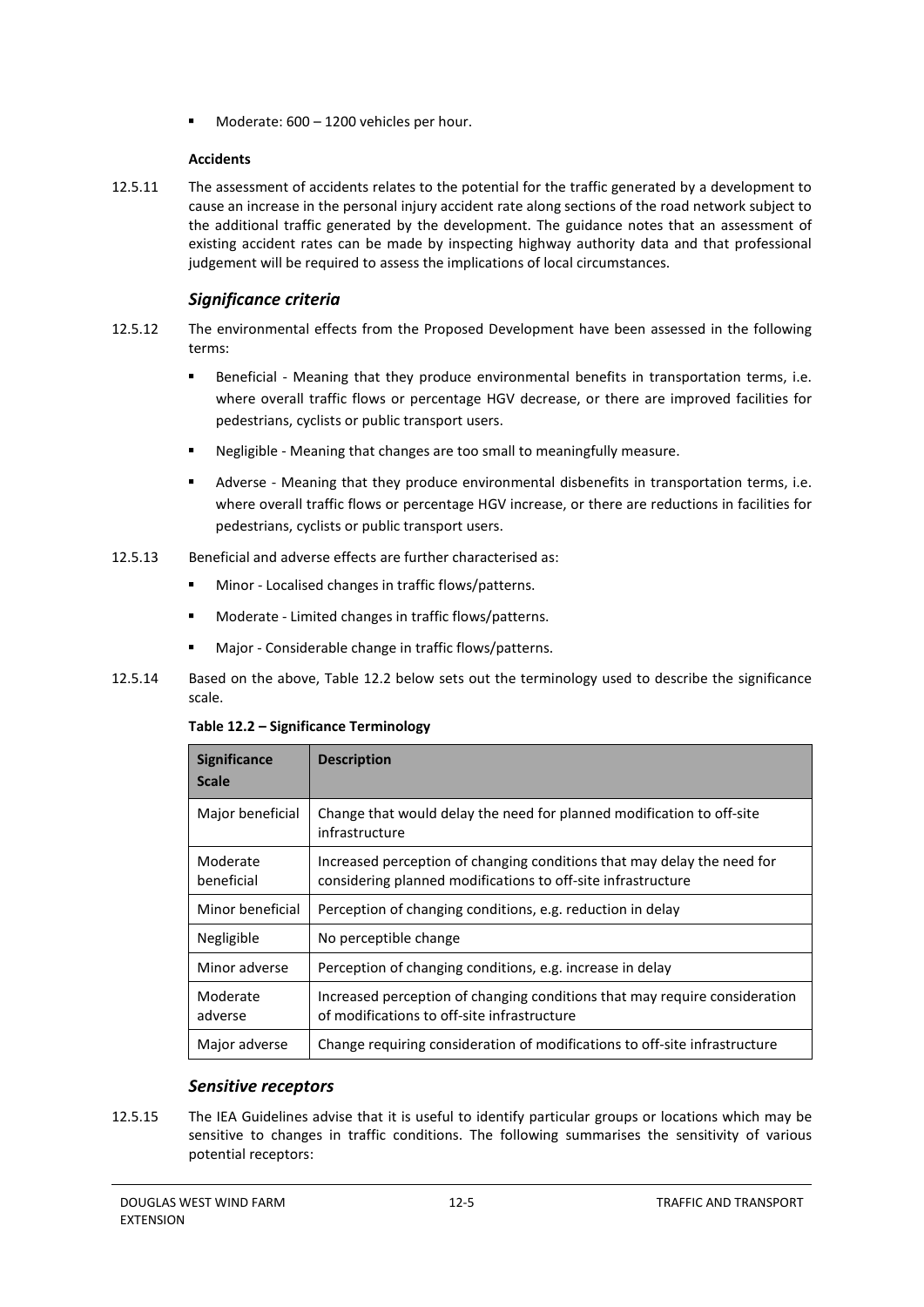- High: Sensitive groups, including children, elderly and disabled. Sensitive locations, e.g. hospitals, schools, and accident 'black-spots';
- Medium: pedestrians, cyclists;
- Low: vehicles drivers; and
- **Negligible:** n/a.
- 12.5.16 However, judgement has been applied when assessing the sensitivity of receptors. For example, a section of road subject to pedestrian flows, but with facilities to aid pedestrians crossing the road can be considered to have a lower sensitivity than a section subject to the same flows but without facilities for pedestrians to cross the road.

### *Impact magnitude*

- 12.5.17 The IEA Guidelines recognise that quantitative assessment alone will not be fully encompassing. They state "*for many effects there are no simple rules or formulae which define thresholds of significance and there is, therefore, a need for interpretation and judgement on the part of the assessor, backed up by data or quantified information where possible*"*.* Also, where baseline traffic flows are low, it is possible to derive unrealistic determinations of significance when relying on purely numerical thresholds. Accordingly, professional judgement has been applied to assess the significance of the effects.
- <span id="page-7-0"></span>12.5.18 An impact magnitude scale in respect of each subject has been defined, with thresholds having been derived with reference to the IEA Guidelines and professional judgement. The impact magnitude scale is summarised in [Table 12.3](#page-7-0) [below.](#page-7-0)

| <b>Subject</b>                                                             | <b>Impact Magnitude</b>                                                                                                 |                                                                                                                    |                                                                |                                                                       |  |
|----------------------------------------------------------------------------|-------------------------------------------------------------------------------------------------------------------------|--------------------------------------------------------------------------------------------------------------------|----------------------------------------------------------------|-----------------------------------------------------------------------|--|
| High                                                                       |                                                                                                                         | <b>Medium</b>                                                                                                      | Low                                                            | <b>Negligible</b>                                                     |  |
| Severance                                                                  | Change in road<br>Change in road<br>link traffic flow<br>link traffic flow of<br>of over 90%<br>60% to less than<br>90% |                                                                                                                    | Change in road link<br>traffic flow of 30%<br>to less than 60% | Change in road link<br>traffic flow of less<br>than $30%$             |  |
| Pedestrian<br>Delay                                                        | Judgement based on the individual characteristics of sections of road.                                                  |                                                                                                                    |                                                                |                                                                       |  |
| Pedestrian<br>Amenity                                                      | flows of more than 100%                                                                                                 | Judgement based on the individual characteristics of<br>sections of road with change in total traffic flows or HGV |                                                                | Change in total<br>traffic flows or HGV<br>flows of less than<br>100% |  |
| Fear and<br>Change to<br>Change to Great<br>Intimidation<br><b>Extreme</b> |                                                                                                                         | Change to<br>Moderate                                                                                              | Change remains<br>below Moderate<br>threshold                  |                                                                       |  |
| <b>Driver Delay</b>                                                        | Judgement based on operation of surrounding road network                                                                |                                                                                                                    |                                                                |                                                                       |  |
| Accidents                                                                  | Judgement based on accident data                                                                                        |                                                                                                                    |                                                                |                                                                       |  |

#### **Table 12.3 – Impact Magnitude Scale**

## *Effect significance*

12.5.19 An 'effect matrix' based on the impact magnitude and receptor sensitivity is set out in [Table 12.4](#page-8-1) [below.](#page-8-1) If severance is taken as an example, a change of traffic classified as being low on the impact magnitude scale would have a different impact on individual receptors i.e. negligible on drivers as they are classified as low sensitivity receptors but would result in minor to moderate effects on pedestrians as they are medium sensitivity receptors.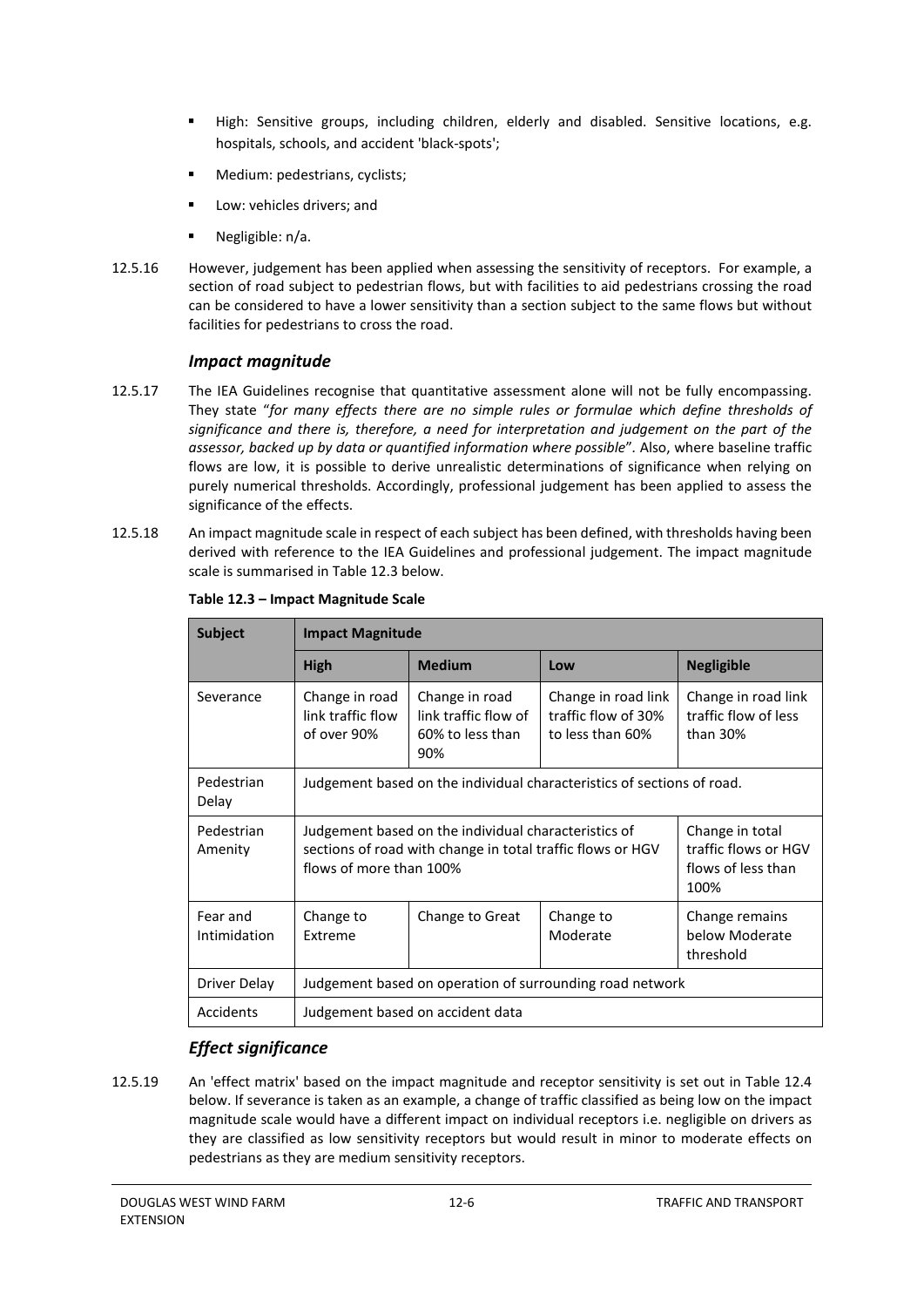#### <span id="page-8-1"></span>**Table 12.4 – Effect Significance**

| Impact           | <b>Sensitivity of Receptor</b> |                      |                      |                   |  |  |
|------------------|--------------------------------|----------------------|----------------------|-------------------|--|--|
| <b>Magnitude</b> | High                           | <b>Medium</b>        | Low                  | <b>Negligible</b> |  |  |
| High             | Major                          | Major                | Moderate             | Negligible        |  |  |
| Medium           | Major                          | Moderate             | Minor to<br>moderate | Negligible        |  |  |
| Low              | Moderate                       | Minor to<br>moderate | Negligible           | Negligible        |  |  |
| Negligible       | Negligible                     | Negligible           | Negligible           | Negligible        |  |  |

- 12.5.20 The effects are either long or short term, typically with the effects of construction traffic deemed short term and those associated with the operational stages of the Proposed Development as long term.
- 12.5.21 For the purposes of this assessment, the significance of effects was assessed on the basis of the above guidance and also on the specific local characteristics of the road network using professional judgement and experience of similar developments.

### *Site visit*

12.5.22 The transport network around the Proposed Development was visited on Tuesday 31 July 2018 and Monday 15 October 2018. The site visit recorded information on the nature of the transport network around the Proposed Development.

## <span id="page-8-0"></span>12.6 Baseline Conditions

## *Transport network*

- 12.6.1 With the exception of forestry-related traffic and any pre-construction SI work, as explained in paragraphs 12.1.1 and [12.2.2,](#page-2-3) the Proposed Development will access the public road network at the western roundabout of Junction 11 of the M74. This roundabout also provides access to two further private accesses, the B7078 to the north and the B7078 to the east. The B7078 to the north is a single carriageway road with one lane in each direction. It provides a route to the northbound M74 and the B7078 continues northwards to Lesmahagow. There is a footway on the eastern side of the northern leg of the B7078 which continues on to the eastern leg of the B7078. There are no developments taking access from the B7078 between the roundabout and the access to the M74.
- 12.6.2 The B7078 to the east of the western roundabout passes underneath the M74 and forms a roundabout with a leg of the B7078 to the south and the slip road from the southbound M74. There is a footway on the northern side of the B7078. This footway continues on the eastern side of the roundabout and then continues on the eastern side of the B7078 to the south of the roundabout.
- 12.6.3 The B7078 to the south of Junction 11 of the M74 is a dual carriageway which extends southwards for around 2 km to Junction 12 of the M74. There is a continuous foot and cycleway along the eastern side of this section of the B7078, but no footway along the western side. A road leads from this section of the B7078 to Douglas Water to the east, which provides access to a small number of dwellings. There is a service station on the western side of the B7078 accessed from a priority junction on the B7078. A new slip road into, and out of, an emerging industrial development has also recently been constructed on the eastern side of the B7078, opposite the service station.
- 12.6.4 The footway on the eastern side of the B7078 forms part of SLC's Core Path network as does the private access leading to the south of Junction 11 of the M74. The footway alongside the B7078 within the study area forms part of National Cycle Network (NCN) Route 74.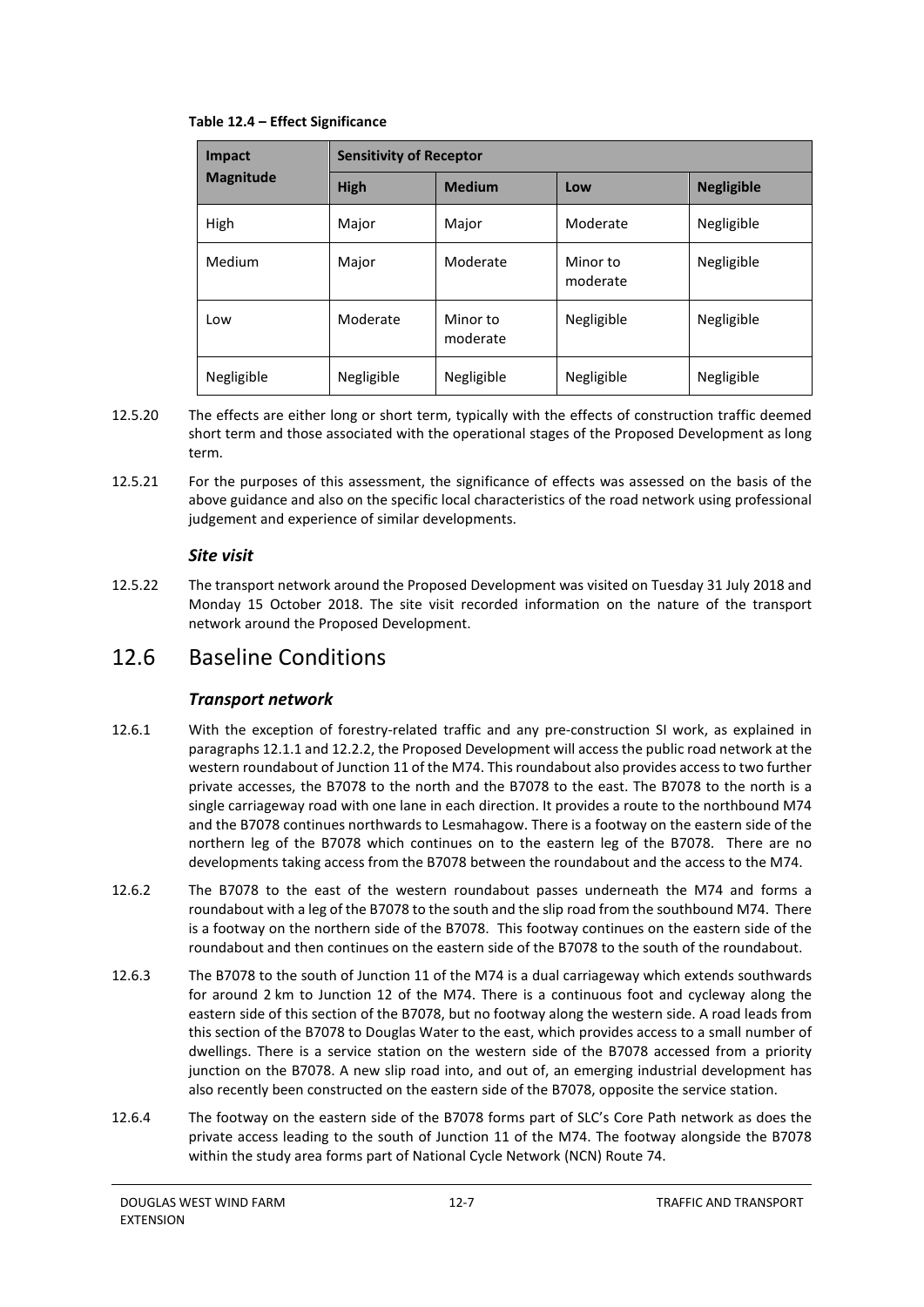## *Traffic flows*

- 12.6.5 Baseline traffic flows on the roads in the study area were taken from data published by the Department for Transport (DfT) for the M74. Peak period traffic counts at the two roundabouts with the B7078 at Junction 11 of the M74 were taken from the Transport Assessment submitted with the planning application for the M74 Heat & Power Park Proposed Mixed Use Scheme (CL/17/0157). Data from an Automatic Traffic Counter (ATC) installed on the B7078 between Junctions 11 and 12 of the M74 was used to factor the data from the peak hour data from the two roundabouts. Figure 12.1 shows the location of the traffic counts.
- 12.6.6 The observed traffic flows are shown in [Table 12.5](#page-9-0) [below.](#page-9-0) All the traffic flows were observed in the year 2017. These traffic flows represent the average traffic flows during the period 0700 – 1900 Monday to Friday, which is the period during which construction of the Proposed Development has been assumed to take place. The data from the DfT was aggregated to Annual Average Daily Traffic (AADT) flows and a factor (derived from data from the ATC) was applied to these flows to convert them to average flows over the period 0700 – 1900 Monday to Friday.

| Road                                                                               | <b>Average Traffic Flow 0700</b><br>- 1900 Monday to Friday |                  |  |
|------------------------------------------------------------------------------------|-------------------------------------------------------------|------------------|--|
|                                                                                    | <b>All Vehicles</b>                                         | <b>HGVs Only</b> |  |
| M74 Junctions 10 -11                                                               | 29,750                                                      | 7,100            |  |
| B7078 between eastern and western roundabouts at Junction 11                       | 3,500                                                       | 450              |  |
| B7078 between western roundabout at Junction 11 and slip road<br>to northbound M74 | 3,300                                                       | 400              |  |

#### <span id="page-9-0"></span>**Table 12.5 – Observed 2017 Traffic Flows**

- 12.6.7 The document *'TA 46/97 Traffic Flow Ranges for Use in the Assessment of New Rural Roads'* (forming part of the Design Manual for Roads and Bridges and published in February 1997) suggests that the capacity of a road with one lane in each direction (such as the B7078 north of the Proposed Development, i.e. not the dualled section to the south) would be around 13,000 vehicles per day and that of a two lane motorway (such as the M74) would be up to 41,000 vehicles per day. Comparing the observed traffic flows in [Table 12.5](#page-9-0) [above](#page-9-0) with the capacities from TA 46/97 shows that each section of road is operating well within its daily capacity.
- 12.6.8 The baseline traffic flows were converted to estimated traffic flows for the year 2021, the year in which construction of the Proposed Development has been assumed to commence. The traffic flows were converted using a factor from the National Road Traffic Forecasts (NRTF) dataset. A 'high' growth factor of 1.061 was applied to the M74 traffic flows and a 'low' growth factor of 1.033 was applied to the B7078 traffic flows. The resulting traffic flows are shown in [Table 12.6](#page-9-1) [below.](#page-9-1)

| Road                                                                    | Average Traffic Flow 0700 - 1900 Monday to Friday |                  |  |  |
|-------------------------------------------------------------------------|---------------------------------------------------|------------------|--|--|
|                                                                         | <b>All Vehicles</b>                               | <b>HGVs Only</b> |  |  |
| M74 Junctions 10 -11                                                    | 31,550                                            | 7,500            |  |  |
| B7078 between eastern and western<br>roundabouts at Junction 11         | 3,600                                             | 450              |  |  |
| B7078 between western roundabout at<br>Junction 11 and slip road to M74 | 3,400                                             | 450              |  |  |

#### <span id="page-9-1"></span>**Table 12.6 – Estimated 2021 Baseline Traffic Flows**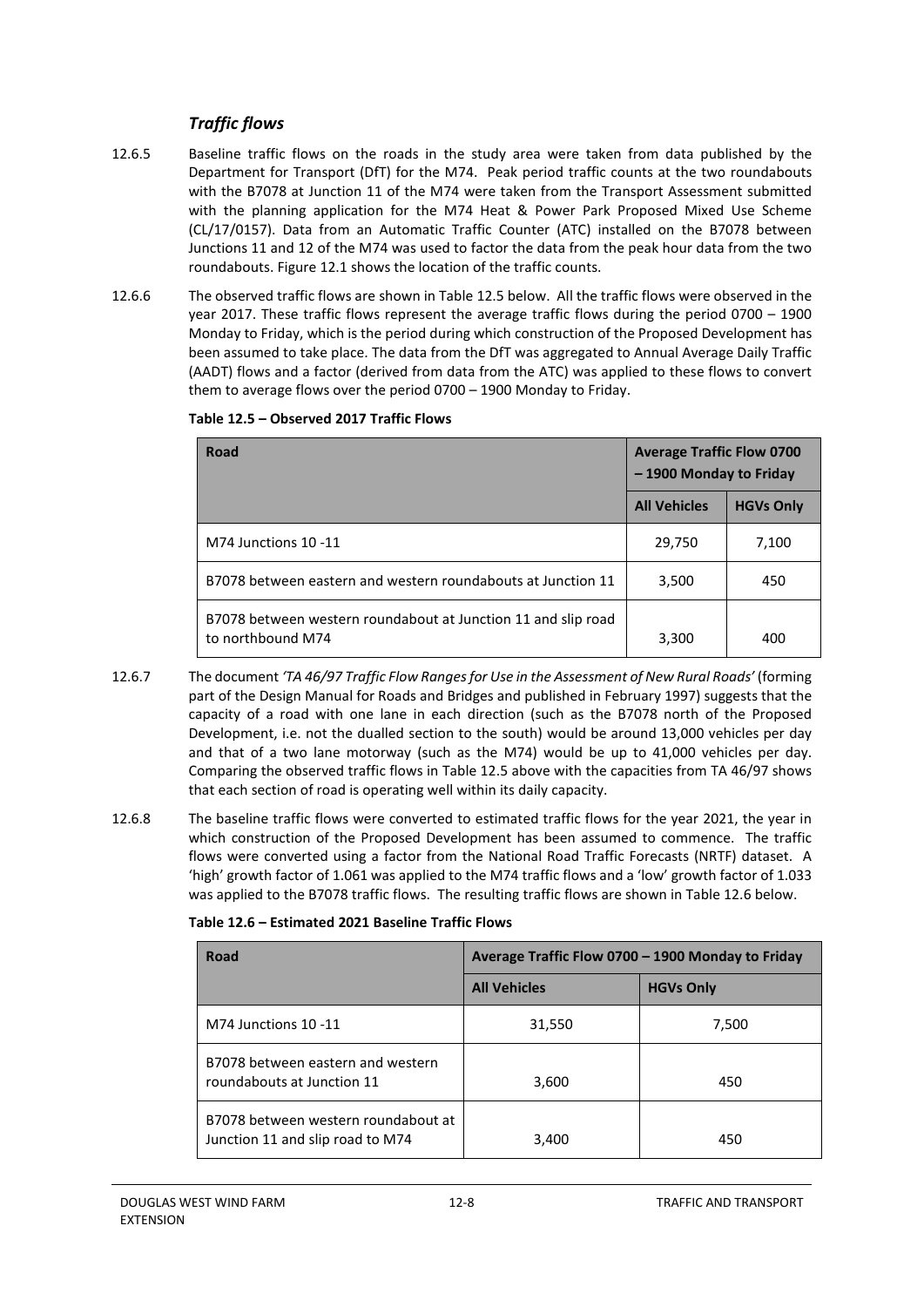## *Accidents*

<span id="page-10-0"></span>12.6.9 Data on Injury-causing accidents for the roads in the study area was identified from the 'Crashmap' website. Data for the last three full years (2015 to 2017) was extracted and is summarised in [Table](#page-10-0)  [12.7](#page-10-0) [below.](#page-10-0)

| Road                                                                    | <b>Accident details</b>                               |
|-------------------------------------------------------------------------|-------------------------------------------------------|
| M74 Junctions 10 -11                                                    | $13/12/2017$ – slight accident involving one vehicle  |
|                                                                         | 21/09/2017 - slight accident involving one vehicle    |
|                                                                         | 26/07/2017 - slight accident involving two vehicles   |
|                                                                         | 10/01/2016 - slight accident involving one vehicle    |
|                                                                         | 30/01/2016 - slight accident involving three vehicles |
|                                                                         | 13/03/2015 - serious accident involving one vehicle   |
|                                                                         | 09/01/2015 - slight accident involving one vehicle    |
|                                                                         | 29/11/2015 - slight accident involving one vehicle    |
| B7078 between eastern and western<br>roundabouts at Junction 11         | No accidents recorded                                 |
| B7078 between western roundabout at<br>Junction 11 and slip road to M74 | No accidents recorded                                 |

### **Table 12.7 – Accident Data**

### *Receptor Sensitivity*

<span id="page-10-1"></span>12.6.10 The sensitivity of nearby receptors to changes in traffic flow arising from the Proposed Development has been assessed based on the above baseline information and is summarised in [Table 12.8](#page-10-1) [below.](#page-10-1)

**Table 12.8 - Receptor Sensitivity**

|                                                                                      | Receptor sensitivity by potential effect            |                                                            |                       |                                 |                               |                                                                 |
|--------------------------------------------------------------------------------------|-----------------------------------------------------|------------------------------------------------------------|-----------------------|---------------------------------|-------------------------------|-----------------------------------------------------------------|
| <b>Road</b>                                                                          | <b>Severance</b>                                    | Pedestrian<br>delay                                        | Pedestrian<br>amenity | <b>Fear and</b><br>intimidation | <b>Driver</b><br><b>Delay</b> | <b>Accidents</b>                                                |
| M74 Junctions<br>$10 - 11$                                                           | Negligible. No pedestrian activity on the motorway. |                                                            |                       |                                 |                               |                                                                 |
| B7078<br>between<br>eastern and<br>western<br>roundabouts<br>at Junction 11          |                                                     |                                                            |                       |                                 | Negligible<br>given<br>spare  | Negligible<br>as not a<br>section of<br>road with<br>atypically |
| B7078<br>between<br>western<br>roundabout at<br>Junction 11 &<br>slip road to<br>M74 |                                                     | Negligible. Little pedestrian activity along this section. |                       |                                 | capacity                      | high<br>accident<br>rates.                                      |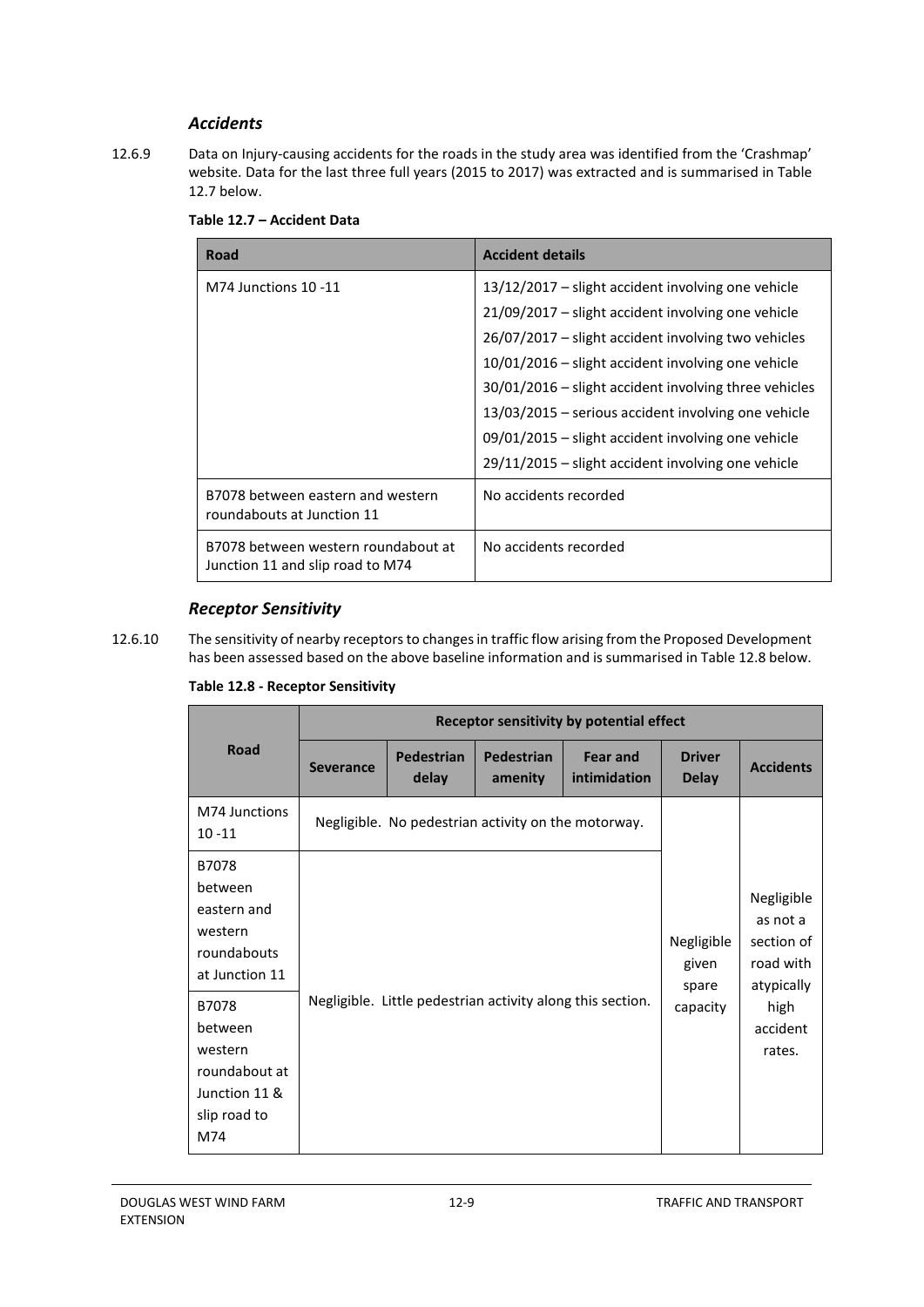12.6.11 No sensitive receptors have been identified. Hence each of the sections of road in the study area has been assessed against 'Rule 1' from the guidelines mentioned above and so each section of road has been assessed further only if the Proposed Development increases traffic over the baseline by 30% or more (or the number of HGVs increases by 30% or more).

## <span id="page-11-0"></span>12.7 Potential Effects

12.7.1 The Proposed Development will have the potential to affect the transport network during its construction, operation and decommissioning. Potential effects will arise from additional traffic on the road network and are identified for each phase below.

## *Construction*

- 12.7.2 The Proposed Development will generate traffic movements during construction as, for example, HGVs deliver plant and materials and construction operatives arrive at and depart from the site. As mentioned in paragraph [12.2.2,](#page-2-3) the timber required to be removed to allow the construction of the Proposed Development would be removed anyway and the traffic effects arising from it have not been considered further in this assessment.
- 12.7.3 An indicative programme for the construction of the Proposed Development is provided in Chapter 3. This shows that construction is expected to last for a year. The amount of materials required to be delivered to the Proposed Development has been calculated for each of the tasks shown in the programme in Chapter 3. The calculation assumes a 'worst case scenario' that all of the stone required for construction of the project is imported to the site. The Applicant has however included a borrow pit search area within the Proposed Development which is aimed at reducing the amount of stone required to be imported, which in turn will reduce external traffic flows to and from the Proposed Development.
- 12.7.4 The number of HGV movements (i.e. a vehicle arriving, unloading and departing would equate to two movements – one as it arrives and another as it departs) estimated for each task in the construction programme is shown in [Table 12.9](#page-11-1) [below,](#page-11-1) along with the average number of HGVs per working day (assuming 20 working days per month).

| <b>Task</b>                                | <b>Duration</b><br>(days) | <b>Total</b><br>loads | <b>Average loads</b><br>per working day | <b>Average movements</b><br>per working day* |
|--------------------------------------------|---------------------------|-----------------------|-----------------------------------------|----------------------------------------------|
| Mobilisation                               | 20                        | 30                    | $\overline{2}$                          | 3                                            |
| Access tracks to<br>site/compound /laydown | 20                        | 600                   | 30                                      | 60                                           |
| Access tracks on site                      | 100                       | 6,450                 | 65                                      | 129                                          |
| Crane Hard standings 1-13                  | 60                        | 2,340                 | 39                                      | 78                                           |
| <b>Foundations 1-13</b>                    | 80                        | 2,340                 | 29                                      | 59                                           |
| On-site cabling                            | 40                        | 129                   | 3                                       | 6                                            |
| Off-site Cabling                           | 40                        | 250                   | 6                                       | 13                                           |
| <b>Substation Works</b>                    | 60                        | 60                    | $\mathbf{1}$                            | $\mathcal{P}$                                |
| <b>Substation Commissioning</b>            | 40                        | 0                     | 0                                       | 0                                            |
| Turbine Delivery 1-13                      | 60                        | 130                   | $\overline{2}$                          | 4                                            |
| Turbine Erection 1-13                      | 80                        | 112                   | 1                                       | 3                                            |

### <span id="page-11-1"></span>**Table 12.9 – Estimated HGV movements**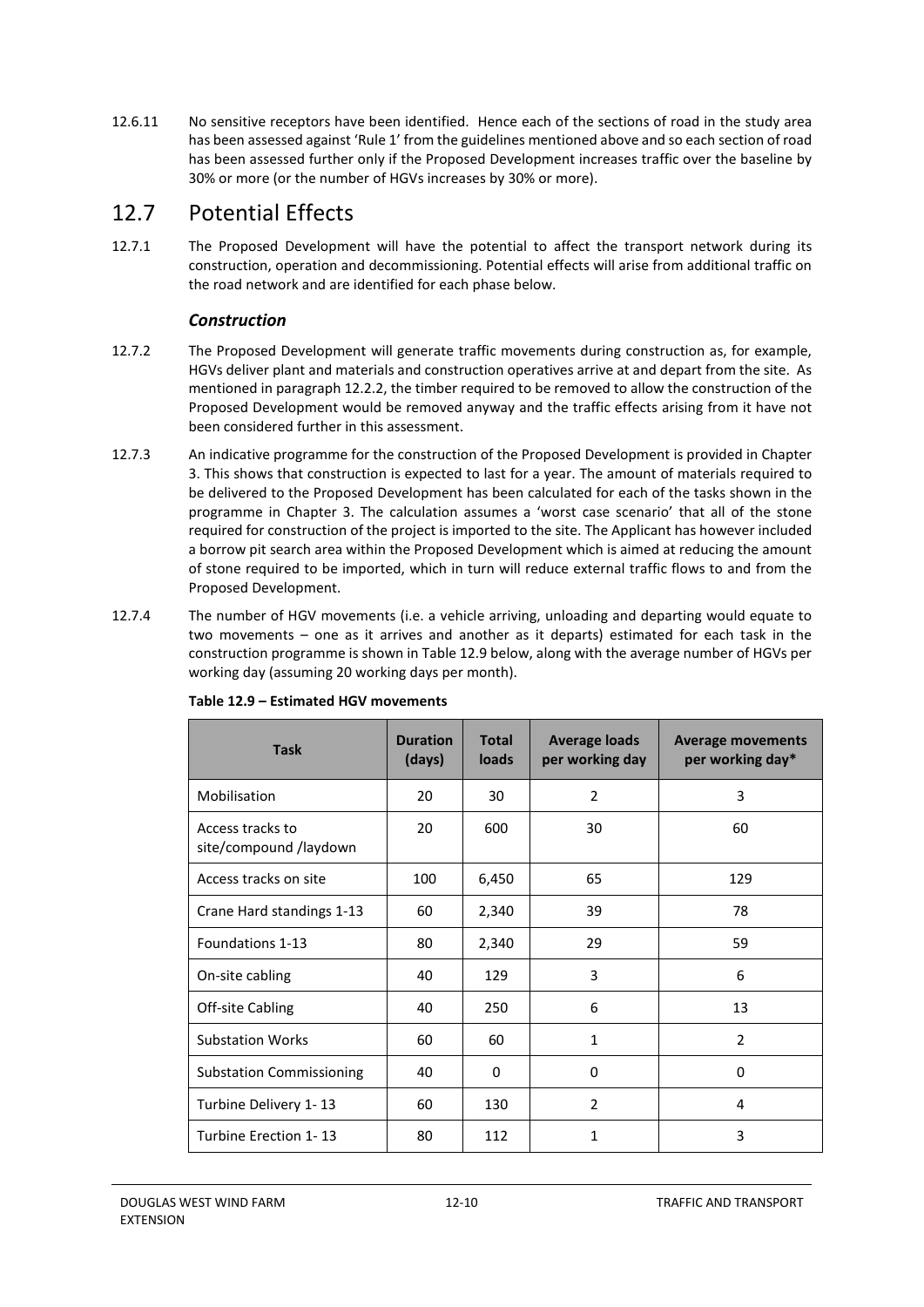| Task                   | <b>Duration</b> | Total | <b>Average loads</b> | <b>Average movements</b> |
|------------------------|-----------------|-------|----------------------|--------------------------|
|                        | (days)          | loads | per working day      | per working day*         |
| Commission / Test 1-13 | 80              |       |                      |                          |

(\*Note one load = two movements (one arrival and one departure). Numbers may not add up exactly due to rounding.)

12.7.5 The data in [Table 12.9](#page-11-1) [above](#page-11-1) shows that the construction of the access tracks would be the activity that would generate the most HGV movements. The peak number of HGV movements during each phase depends on the overlap of construction activities and the HGV movements in in [Table 12.9](#page-11-1) [above](#page-11-1) have been allocated to the activities in the construction programme shown in Table 3.6. The total number of HGV movements during each month in the construction programme is shown in [Table 12.10](#page-12-0) [below.](#page-12-0)

| <b>Task</b>                        |     | Average HGV movements per day per month* |     |     |                |                |                |                |                |          |          |                 |
|------------------------------------|-----|------------------------------------------|-----|-----|----------------|----------------|----------------|----------------|----------------|----------|----------|-----------------|
|                                    |     | $\overline{2}$                           | 3   | 4   | 5              | 6              | 7              | 8              | 9              | 10       | 11       | 12 <sup>2</sup> |
| Mobilisation                       | 3   |                                          |     |     |                |                |                |                |                |          |          |                 |
| <b>Access &amp; Site Tracks</b>    | 189 | 129                                      | 129 | 129 | 129            |                |                |                |                |          |          |                 |
| <b>Foundations</b>                 |     | 59                                       | 59  | 59  | 59             |                |                |                |                |          |          |                 |
| On-site Cabling                    |     |                                          |     | 6   | 6              |                |                |                |                |          |          |                 |
| Substation works                   |     |                                          |     | 2   | $\overline{2}$ | $\overline{2}$ |                |                |                |          |          |                 |
| Substation commissioning           |     |                                          |     |     | $\Omega$       | $\Omega$       |                |                |                |          |          |                 |
| Crane Hardstanding                 |     |                                          |     | 78  | 78             | 78             |                |                |                |          |          |                 |
| Off-site Cabling                   |     |                                          |     |     |                | 13             | 13             |                |                |          |          |                 |
| <b>Turbine Delivery</b>            |     |                                          |     |     |                |                | $\overline{4}$ | 4              | $\overline{4}$ |          |          |                 |
| <b>Turbine Erection</b>            |     |                                          |     |     |                |                | 3              | 3              | 3              | 3        |          |                 |
| <b>Commissioning &amp; Testing</b> |     |                                          |     |     |                |                |                |                | $\Omega$       | $\Omega$ | $\Omega$ | $\Omega$        |
| <b>Site Reinstatement</b>          |     |                                          |     |     |                |                |                |                |                | $\Omega$ | $\Omega$ | 3               |
| Total two-way HGV                  | 192 | 188                                      | 188 | 274 | 274            | 93             | 20             | $\overline{7}$ | $\overline{7}$ | 3        | $\Omega$ | 3               |
| movements per day                  |     |                                          |     |     |                |                |                |                |                |          |          |                 |

<span id="page-12-0"></span>**Table 12.10- HGV movements Indicative Construction Programme**

(\*Note a movement refers to an arrival or a departure, so a vehicle arriving, unloading and departing would equate to two movements. Numbers may not add up exactly due to rounding.)

- 12.7.6 The data in [Table 12.10](#page-12-0) [above](#page-12-0) shows that months four and five in the construction programme would be the busiest with an average of 274 daily HGV movements. However, it is only for the first five months of the year-long construction programme that more than 100 two-way HGV movements per day are expected. Furthermore, for the final five months of the programme, a negligible number of daily HGV movements can be expected.
- 12.7.7 In addition to HGV movements, there would be car and light van movements generated by construction operatives arriving at and departing from the site. It is estimated that there would normally be around 60 construction operatives on site, increasing to 80 during turbine erection and commissioning. These have been assumed to equate to 40 and 54 car and light van movements per day respectively. During the peak months for HGV movements (months four and five of the construction programme) an additional 40 daily car and light van movements can be expected.
- 12.7.8 The turbine components are likely to be delivered by ship to King George V dock in Glasgow and transported by road to the Proposed Development. The route from King George V Dock to Junction 11 of the M74, as shown in Figure 3.6, has been used for the transport of wind turbine components for other projects in the area previously and has proven to be acceptable. The route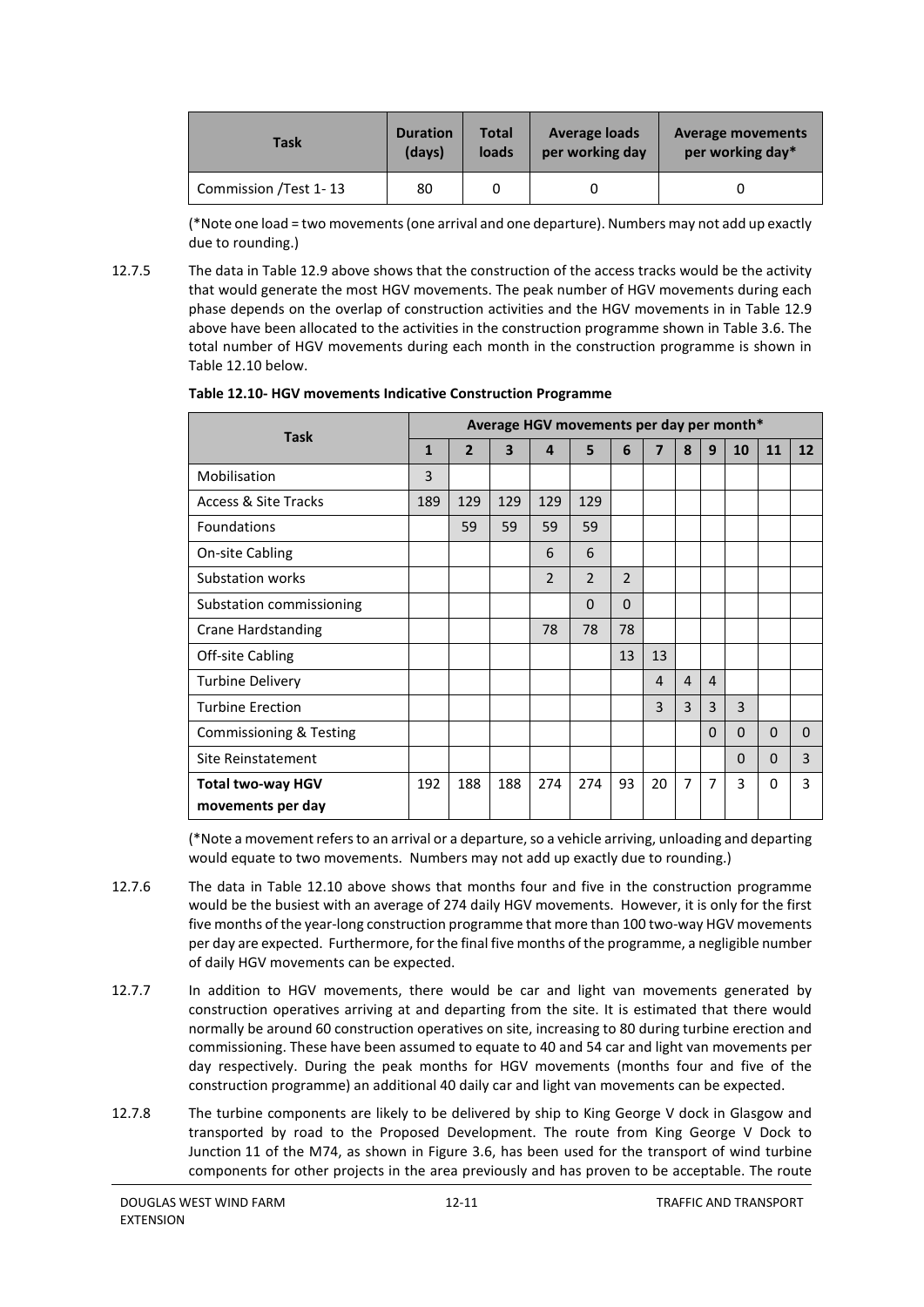from King George V Dock involves passing through three roundabouts on the exit from the dock, turning left at a signalised junction then joining the M8 at Junction 26. The route then leaves the M8 to join the M74 and remains on the M74 until Junction 11.

- 12.7.9 A swept path assessment of a vehicle carrying a 76 m long blade has been carried out for each of the above junctions. These swept path drawings are shown in the drawings in Appendix 12.1, which show that the manoeuvres are feasible though some temporary removal of street furniture would likely be required at a number of locations. The drawing illustrating the manoeuvre at Junction 11 of the M74 shows that works would be required to the western and eastern roundaboutsto provide a running surface for the vehicle wheels to ensure that the delivery of the larger components can be accommodated within the public road. Full details of these works would be provided to and agreed with the road authorities prior to commencement of construction. Other turbine components would be less onerous for transport than the blades; the tower sections, for example, will be segmented for ease of transport.
- 12.7.10 The increase in traffic arising from the Proposed Development has been compared to the baseline traffic flows shown in [Table 12.6](#page-9-1) [above.](#page-9-1) The comparison is based on the peak number of daily HGV movements during months four and five of the construction period (274 HGV movements) and 40 car and light van movements, so a total of 314 vehicle movements. This represents a robust assessment, as the Proposed Development would generate fewer vehicle movements during the remaining months of the year-long construction period. The comparison is presented i[n Table 12.11](#page-13-0) [below.](#page-13-0)

| <b>Road</b>                                                                      | <b>Baseline average</b><br><b>Traffic Flow 0700</b><br>-1900 Monday to<br>Friday |                     | <b>Additional traffic during</b><br>peak months of<br>construction of Proposed<br><b>Development</b> |                  | <b>Increase arising from</b><br><b>Proposed Development</b> |                  |  |
|----------------------------------------------------------------------------------|----------------------------------------------------------------------------------|---------------------|------------------------------------------------------------------------------------------------------|------------------|-------------------------------------------------------------|------------------|--|
|                                                                                  | All<br><b>Vehicles</b>                                                           | <b>HGVs</b><br>Only | <b>All Vehicles</b>                                                                                  | <b>HGVs Only</b> | <b>All Vehicles</b>                                         | <b>HGVs Only</b> |  |
| M74 Junctions 10 -<br>11                                                         | 31,550                                                                           | 7,500               | 314                                                                                                  | 274              | 1%                                                          | 4%               |  |
| B7078 between<br>eastern and<br>western<br>roundabouts at<br>Junction 11         | 3,600                                                                            | 450                 | 314                                                                                                  | 274              | 9%                                                          | 61%              |  |
| B7078 between<br>western<br>roundabout at<br>Junction 11 and slip<br>road to M74 | 3,400                                                                            | 450                 | 314                                                                                                  | 274              | 9%                                                          | 61%              |  |

<span id="page-13-0"></span>

| Table 12.11 - Increases in Traffic Arising from Proposed Development |  |  |  |
|----------------------------------------------------------------------|--|--|--|
|----------------------------------------------------------------------|--|--|--|

12.7.11 The sections of road in the study area were assessed against 'Rule 1' mentioned in paragrap[h 12.3.4](#page-3-2) [above,](#page-3-2) whereby they were to be considered further if the traffic arising from the Proposed Development caused increases in traffic (or of HGVs) of 30% or more. The data i[n Table 12.11](#page-13-0) [above](#page-13-0) shows that the two short sections of the B7078 would experience a temporary increase in HGVs of around 61% for a short period of approximately 2 months. An assessment has therefore been made of the effects on Severance, Pedestrian Delay, Pedestrian Amenity, Fear and Intimidation, Driver Delay and Accidents on these sections of road arising from the traffic estimated to be generated during the construction of the Proposed Development.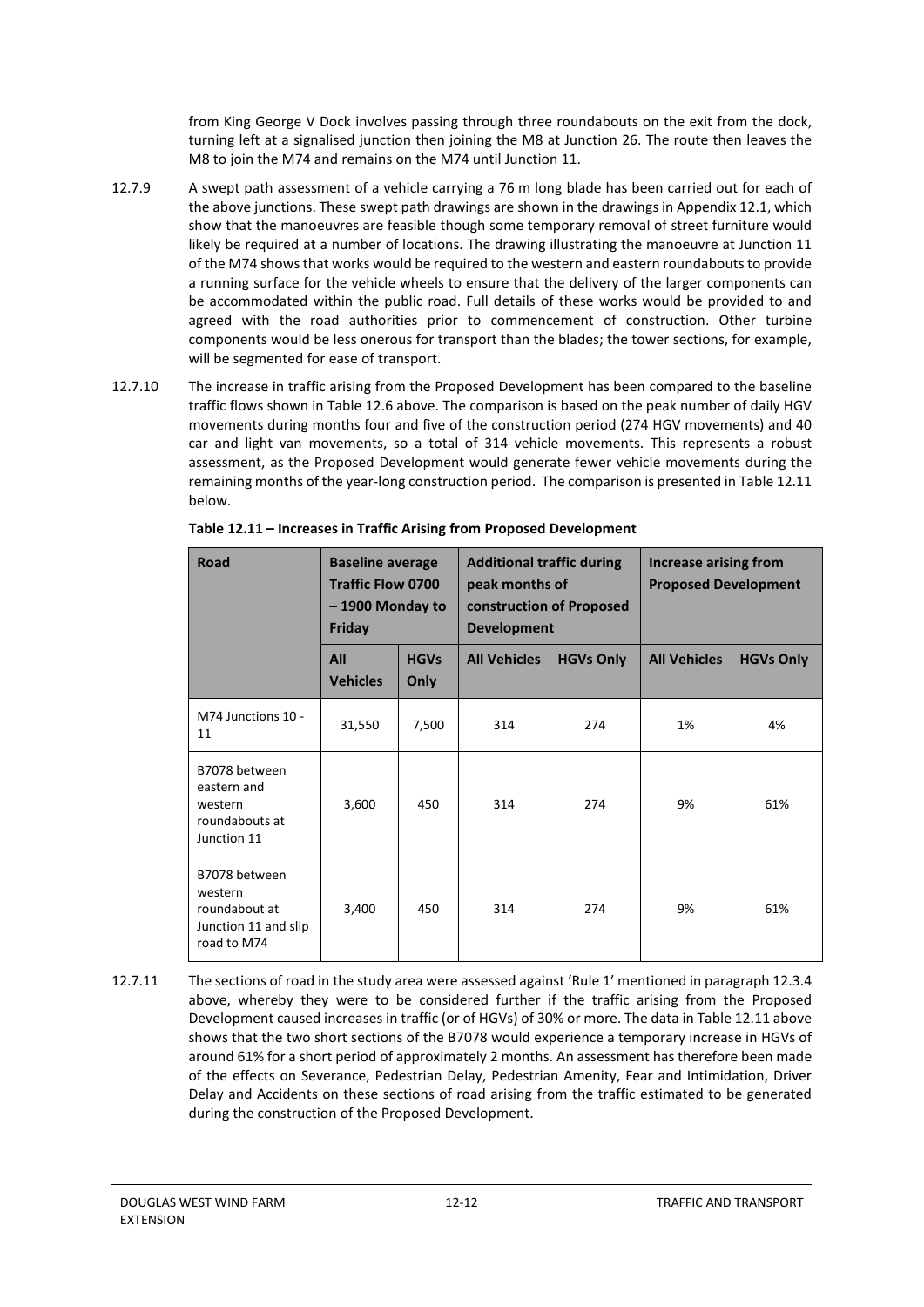#### **Severance**

12.7.12 The increases in traffic arising from the construction of the Proposed Development would represent a low impact magnitude based on the scale in [Table 12.3](#page-7-0) [above.](#page-7-0) The sensitivity of this receptor to severance was considered to be negligible (se[e Table 12.8](#page-10-1) [above\)](#page-10-1) and hence the effect on severance can be considered to be **negligible** as per the matrix i[n Table 12.4](#page-8-1) [above.](#page-8-1)

#### **Pedestrian Delay**

12.7.13 The increases in traffic arising from the construction of the Proposed Development was considered to represent a negligible impact magnitude, given the lack of demand for pedestrians to cross this short section of the B7078. The sensitivity of this receptor to pedestrian delay was considered to be negligible (see [Table 12.8](#page-10-1) [above\)](#page-10-1) and hence the effect on pedestrian delay can be considered to be negligible as per the matrix in [Table](#page-8-1) 12.4 [above.](#page-8-1)

#### **Pedestrian Amenity**

12.7.14 The increases in traffic arising from the construction of the Proposed Development would represent a negligible impact magnitude based on the scale in [Table 12.3](#page-7-0) [above,](#page-7-0) as the change in traffic or HGV flows arising from the Proposed Development would be less than 100%. The sensitivity of this receptor to pedestrian amenity was considered to be negligible (see [Table 12.8](#page-10-1) [above\)](#page-10-1) and hence the effect on pedestrian amenity can be considered to be **negligible** as per the matrix in [Table 12.4](#page-8-1) [above.](#page-8-1)

#### **Fear and Intimidation**

12.7.15 The total daily traffic flows on the B7078 between the two roundabouts, including that from the construction of the Proposed Development, would equate to around 3,914 vehicles (traffic flows north of the western roundabout would be lower). Averaged over 18 hours, that would equate to 217 vehicles per hour, which is lower than 600 vehicles per hour, the lower threshold of the 'Moderate' range. The increases in traffic arising from the Proposed Development would therefore represent a negligible impact magnitude based on the scale in [Table 12.3](#page-7-0) [above.](#page-7-0) The sensitivity of this receptor to fear and intimidation was considered to be negligible (see [Table 12.8](#page-10-1) [above\)](#page-10-1) and hence the effect on fear and intimidation can be considered to be **negligible** as per the matrix in [Table 12.4](#page-8-1) [above.](#page-8-1)

#### **Driver Delay**

- 12.7.16 The additional traffic arising from the construction of the Proposed Development amounts to, at most, 314 vehicle movements per day. Of these movements around 40 are expected to be car and light vehicles associated with staff. Half of these 40 movements could be expected to arrive at the start of the working day and the remaining half could be expected to leave at the end of the working day. Thus, there would be around 20 car and light vehicle movements at these times and these are unlikely to cause a noticeable additional delay to other users of the transport network.
- 12.7.17 The remaining 274 vehicle movements are HGVs and these will occur throughout the working day. If these HGV movements were concentrated in the twelve-hour period 07:00 to 19:00, that would translate to 23 HGV movements per hour. Again, these are unlikely to cause a noticeable delay to other users of the transport network.
- 12.7.18 The effects of the Proposed Development on driver delay have therefore been considered to be **negligible**.

#### **Accidents**

12.7.19 No accidents have been recorded on the sections of the B7078 in the study area in the period 2015 to 2017. The additional traffic arising from the construction of the Proposed Development is considered to represent a negligible impact magnitude in accident rates. The sensitivity of these sections of the B7078 to accidents are considered to be negligible and hence the Proposed Development is considered to have a **negligible** effect on accident rates.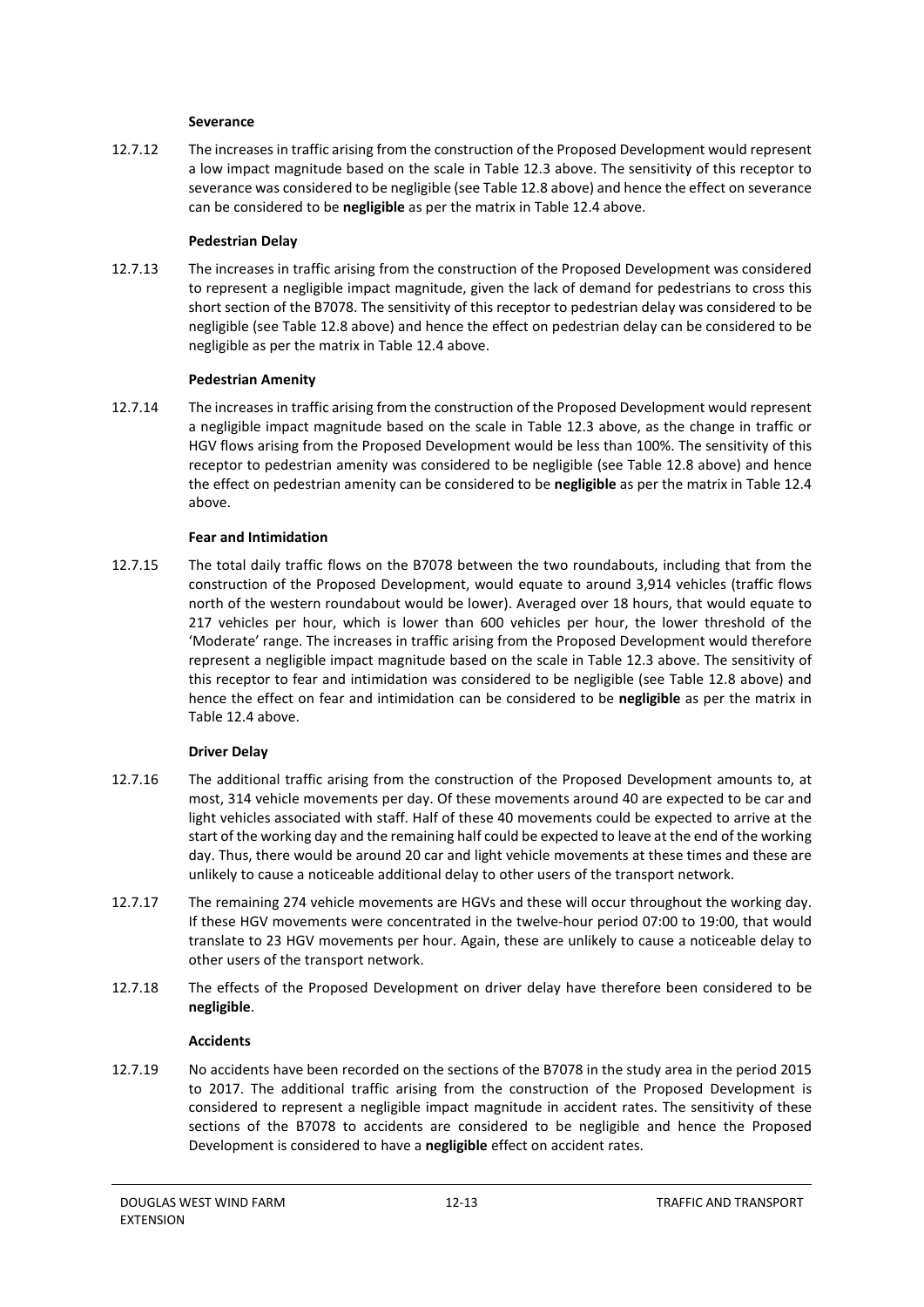#### **Summary**

12.7.20 The traffic arising from the construction of the Proposed Development is of relatively short duration and is considered to have a **negligible** effect on the operation of the surrounding transport network.

### *Operation*

12.7.21 During its operation, the Proposed Development will generate only the occasional maintenance or inspection vehicle. These are likely to result in minimal vehicle movements each month that will be imperceptible on the wider road network. The effects of the operation of the Proposed Development on the surrounding transport network are therefore considered to be **negligible**.

### *Decommissioning*

12.7.22 The effects from decommissioning of the Proposed Development are likely to be similar to and less than those predicted for construction, as some infrastructure (such as certain access tracks, certain hardstandings, and below ground foundations) will be left in place. Therefore, the overall effects are anticipated to be lower than that envisaged for the construction phase and there would therefore be **negligible** effects on the transport network during decommissioning.

## <span id="page-15-0"></span>12.8 Mitigation

- 12.8.1 Even though the predicted impacts arising from the Proposed Development have been assessed as being negligible, the following good practice measures will be adopted prior to and during the construction of the Proposed Development:
	- **Philter 20 and 30 and implementation of a Construction Traffic Management Plan;**
	- use of the agreed access routes to the site will be enforced by the developer, and all principal and sub-contractors;
	- at locations where slow moving abnormal load traffic is considered likely to cause a road hazard it is recommended that escorted traffic is complemented by advance publicity and temporary signage where necessary;
	- wheel washing is proposed in the vicinity of the site compound to reduce the risk of transferring any mud onto the road and to suppress any dust;
	- all site vehicles will be parked off-road and as discretely as possible;
	- preparation and implementation of a Public Access Strategy to mitigate any potential conflict between site traffic during construction and the local path network;
	- once final loads and transport configurations are known, an updated review of maximum axle loadings on structures along the access routes;
	- similarly, an updated review of clear heights:
	- updated abnormal load route assessment will be undertaken for the final candidate turbine components prior to construction;
	- **•** confirmation that there are no roadworks or closures that could affect the passage of the loads;
	- confirmation that there are no underground services on the access route that would be at risk from any abnormal loads; and
	- confirmation that the relevant Police / escort authorities are satisfied with the route being used and that the appropriate roads authorities have been further contacted regarding the proposed loads and route.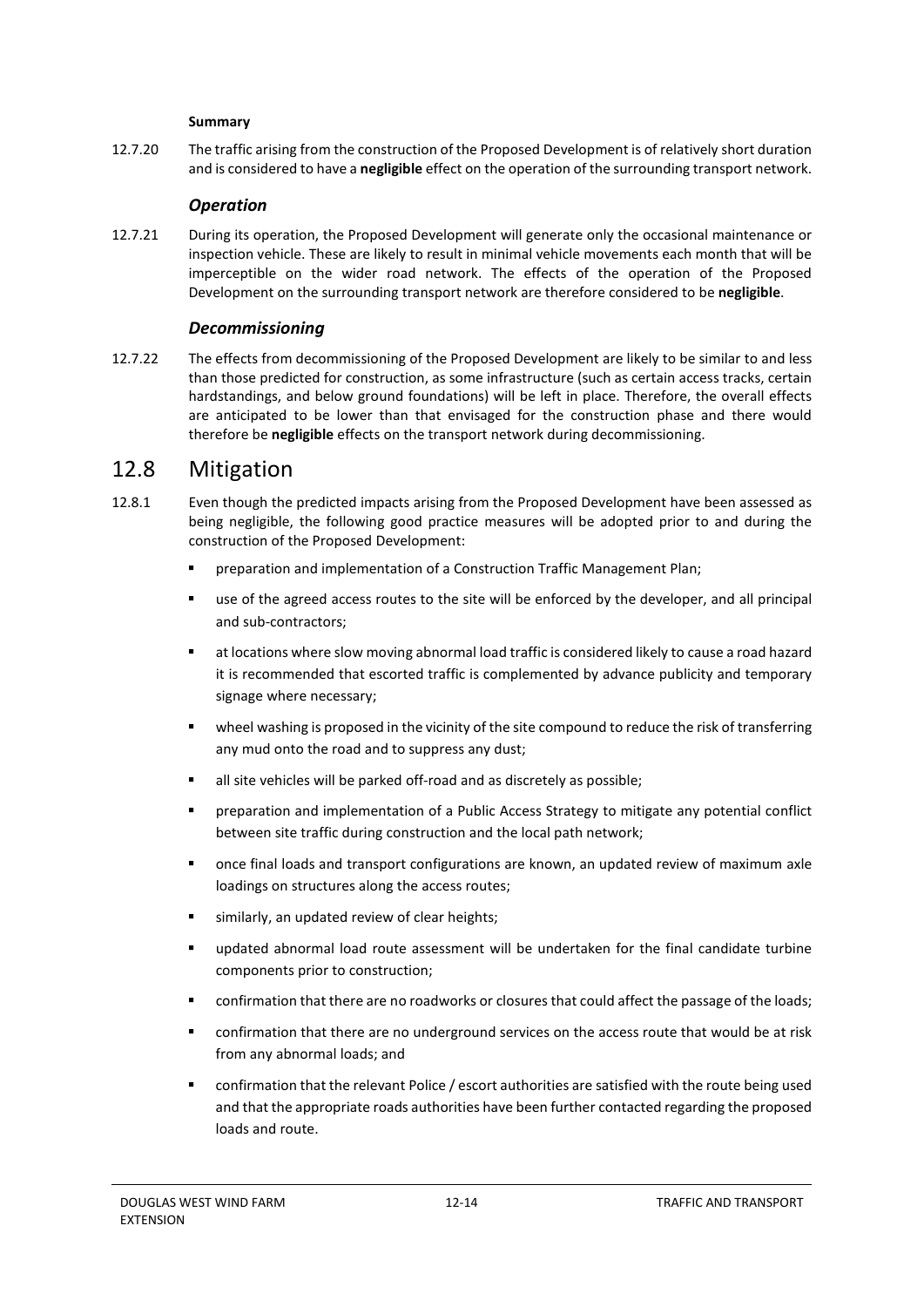- 12.8.2 A trial run of the abnormal load deliveries will be undertaken using the proposed load trailer and a scaffold to represent the load dimensions to confirm that the loads can be safely accommodated.
- 12.8.3 During the operational phase of the Proposed Development a very low number of vehicle movements each month are expected for maintenance and inspection activities. No mitigation or monitoring measures are proposed for this phase of the Proposed Development.
- 12.8.4 The mitigation measures set out for the construction phase will also be implemented, where relevant, during the decommissioning stage of the Proposed Development.

## <span id="page-16-0"></span>12.9 Residual Effects

12.9.1 The residual effects on the transport network arising from the construction, operation and decommissioning of the Proposed Development will be **negligible**.

## <span id="page-16-1"></span>12.10 Cumulative Assessment

- 12.10.1 A number of wind farm developments are proposed in the area surrounding the Proposed Development site. Construction traffic routeing to and from the following wind farms is expected to use the same part of the road network as the Proposed Development:
	- **Douglas West**
	- **Poneil**
	- **•** Dalquhandy (including the Revised Dalquhandy)
	- Cumberhead (including the Revised Cumberhead)
	- **Glentaggart**
	- **E** Kennoxhead
	- **Broken Cross**
	- **Penbreck**
	- Repowered Hagshaw Hill (in planning)
- 12.10.2 The construction programmes for these potential cumulative developments are not yet known and so it cannot be said with any certainty whether any of them would be constructed at the same time as the Proposed Development. However, the potential for cumulative effects with the traffic from the Proposed Development arises only on the M74 north of Junction 11 and the very short section of the B7078 between the eastern roundabout at Junction 11 and the slip road to the northbound M74 at Junction 11 – a length of around 500 m with no sensitive receptors.
- 12.10.3 The assessment of the traffic effects of the Proposed Development in isolation concluded that the increases in traffic would be negligible on these sections of road. Any additional traffic from other consented wind farms in the locality on these sections of the road network at the same time as traffic from the Proposed Development is also likely to cause only negligible increases in traffic, given the capacity of the M74 and the short stretch of the B7078 which would be affected. Any potential cumulative effects would also be temporary and relatively short in duration.
- 12.10.4 Also, the traffic assessment for the Proposed Development has been undertaken on the basis of 'worst case' trip generation whereby all stone for internal road construction would be imported to the site. However, a borrow pit search area has been included within the Proposed Development which should significantly reduce the volume of stone, and in turn number of HGV movements, required to be imported to the site.
- 12.10.5 There are also the following other developments planned in the area which could affect traffic volumes on the roads in the study area:
	- Coalburn Residential Development for around 650 homes (CL/13/0334);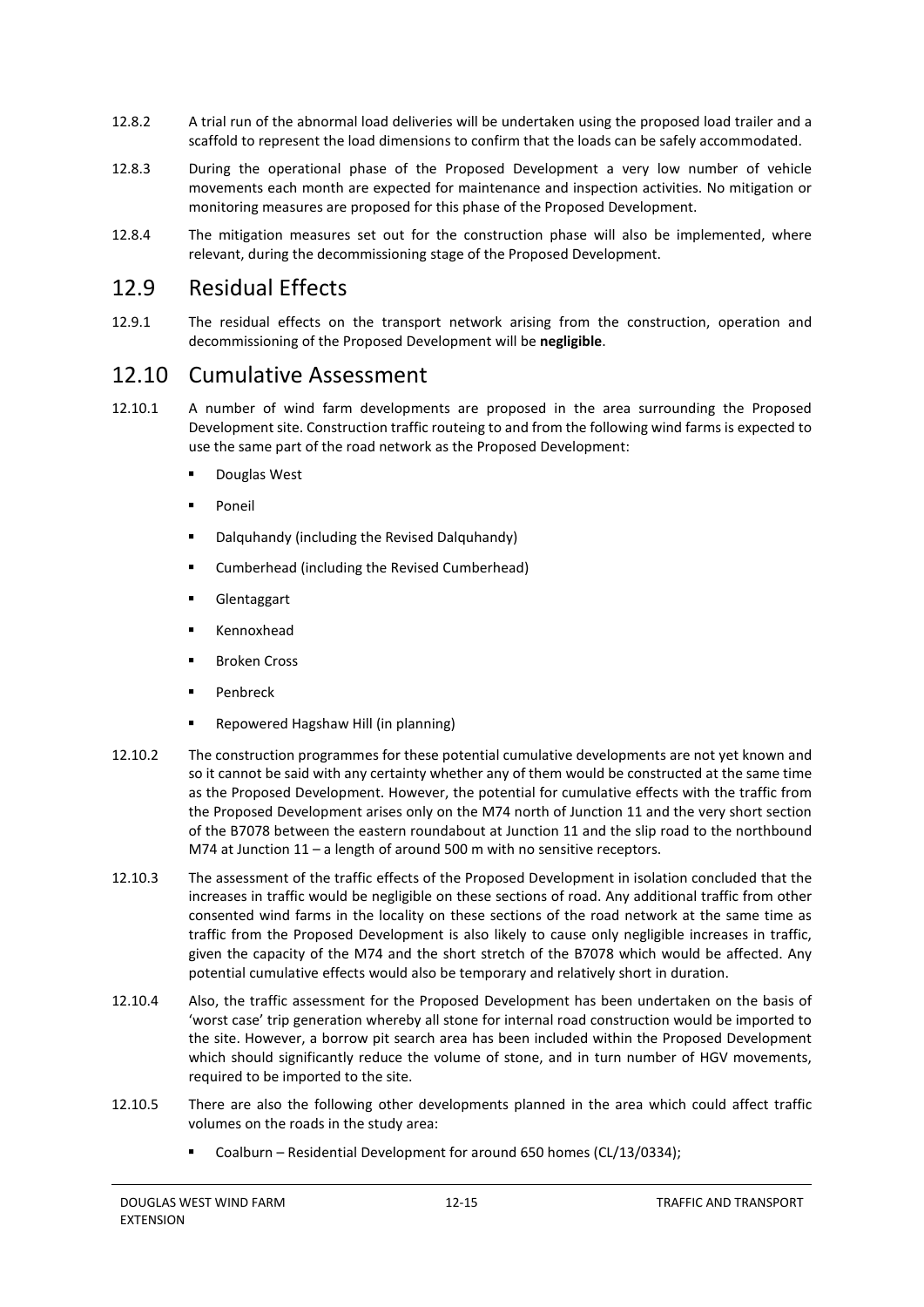- Newmains Home Farm, Douglas Mixed Use including around 50 homes (CL/14/0415);
- Happendon Wood (formerly Poniel Area D) Commercial (Class 6) development of around 17,375  $m^2$  (CL/14/0034 and CL/16/0471);
- Poneil Area A 120,770 m2 of Commercial (Class 6) (CL/10/0180);
- Dewars (formerly Poniel Area B) additional bonded warehousing (CL/17/0003); and
- M74 Heat & Power Park Proposed Mixed Use Scheme (CL/17/0157)
- 12.10.6 The planning application for the M74 Heat and Power Park included a Transport Assessment which estimated traffic movements on the roads in the study area arising from the M74 Heat and Power Park and the other proposed developments listed above. These traffic movements were estimated for the weekday AM and PM peak hours and are shown in Table 12.11 [below.](#page-17-1)

<span id="page-17-2"></span><span id="page-17-1"></span>**Table 12.12 – Increases in Traffic Arising from Committed Developments**

| Road                                                                    | Additional weekday traffic arising from<br><b>Committed Developments</b> |              |  |  |
|-------------------------------------------------------------------------|--------------------------------------------------------------------------|--------------|--|--|
|                                                                         | AM peak hour                                                             | PM peak hour |  |  |
| M74 Junctions 10 -11                                                    | 946                                                                      | 883          |  |  |
| B7078 between eastern and western roundabouts<br>at Junction 11         | 1241                                                                     | 1056         |  |  |
| B7078 between western roundabout at Junction 11<br>and slip road to M74 | 497                                                                      | 867          |  |  |

12.10.7 The planning application for the M74 Heat and Power Park was approved and the consultation response from SLC's roads officers stated:

> *"The traffic analysis that was undertaken by the applicant concluded that the development will not have a significant impact on the existing road network, and there is no requirement for any off-site junction improvement works."*

12.10.8 In addition to the traffic movements highlighted in [Table 12.12](#page-17-2) [above,](#page-17-2) the Proposed Development could be expected to generate around 20 car and light van vehicle and 23 HGV movements during each of the weekday AM and PM peak hours during the peak months of the year-long construction period. The total of around 43 vehicle movements during each peak hour is a relatively small amount in the context of the potential additional traffic from the committed developments mentioned in [Table 12.12](#page-17-2) [above.](#page-17-2) The traffic generated during the construction of the Proposed Development is of relatively short duration, and when considered in combination with the traffic from the above committed developments, is therefore unlikely to alter the conclusions of the SLC roads officers quoted above.

## <span id="page-17-0"></span>12.11 Summary

- 12.11.1 The Proposed Development has the potential to affect the surrounding transport network during its construction, operation and decommissioning. During construction, potential effects could arise from traffic travelling to and from the site delivering materials and plant. No additional effects from timber-related traffic are expected as a result of the Proposed Development, over and above that which would occur under routine forest management, as timber removal from the site would occur irrespective of the Proposed Development.
- 12.11.2 The Applicant expects all wind farm construction traffic to arrive at and depart from the site via the M74 to the north of Junction 11. The effects of the additional traffic estimated to be generated during the construction of the Proposed Development have been assessed and considered to be negligible. No formal mitigation is proposed, but 'good practice' measures will be implemented.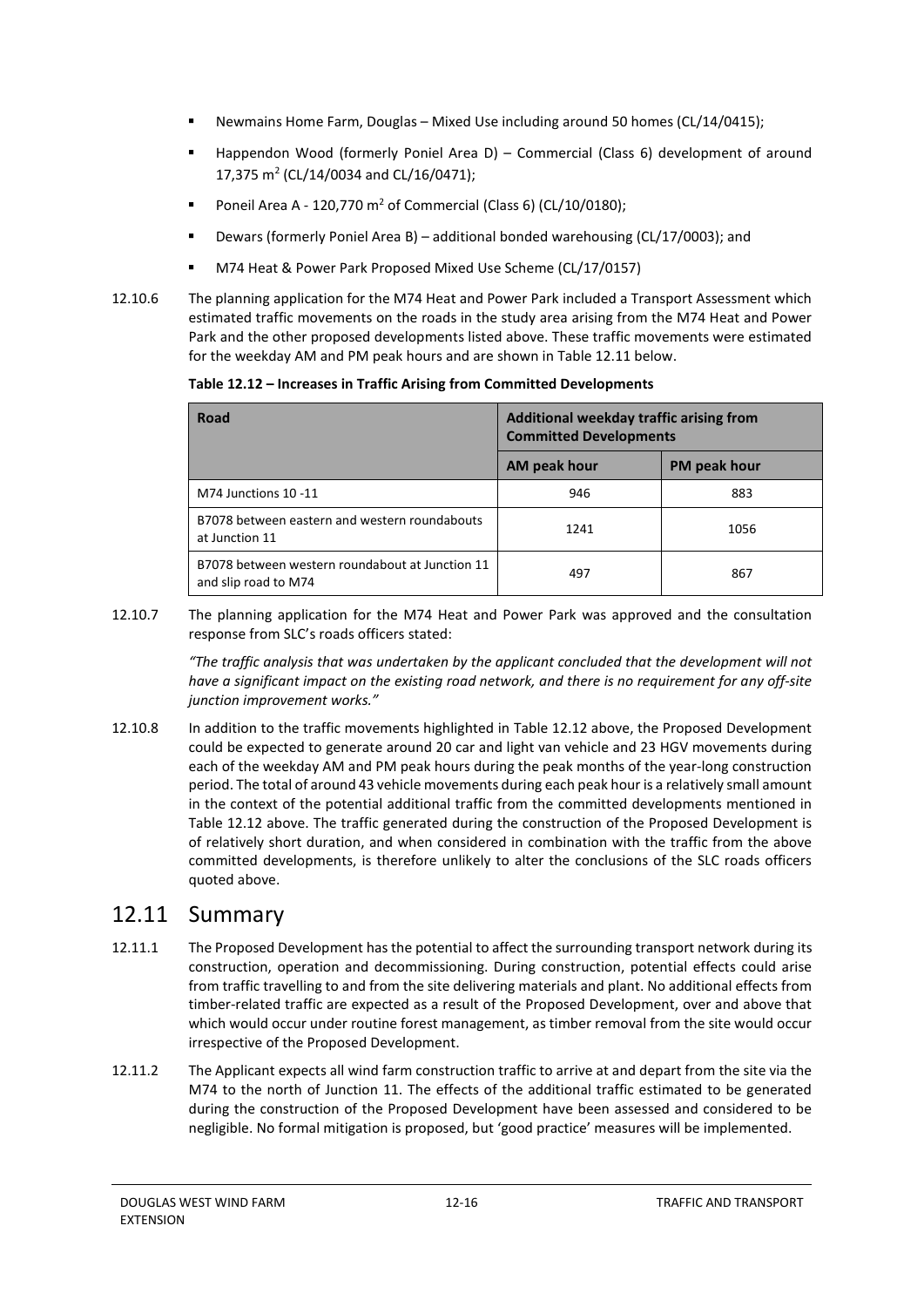- 12.11.3 The Proposed Development will generate only the occasional maintenance or inspection vehicle during its operation and the effects of this traffic are also considered to be negligible. The number of vehicles generated during the decommissioning of the Proposed Development is considered to be less than during construction and is also considered to be negligible.
- 12.11.4 Potential cumulative effects could arise from the traffic generated by the Proposed Development and other consented developmentsin the local area. However, the traffic estimated to be generated by the Proposed Development is relatively small compared to that estimated to be generated by the consented developments. Furthermore, the traffic generated during the construction of the Proposed Development is expected to last for only around a year after which the Proposed Development will be operational and traffic volumes will reduce. The cumulative effects arising from the Proposed Development and the other consented developments is considered to be negligible.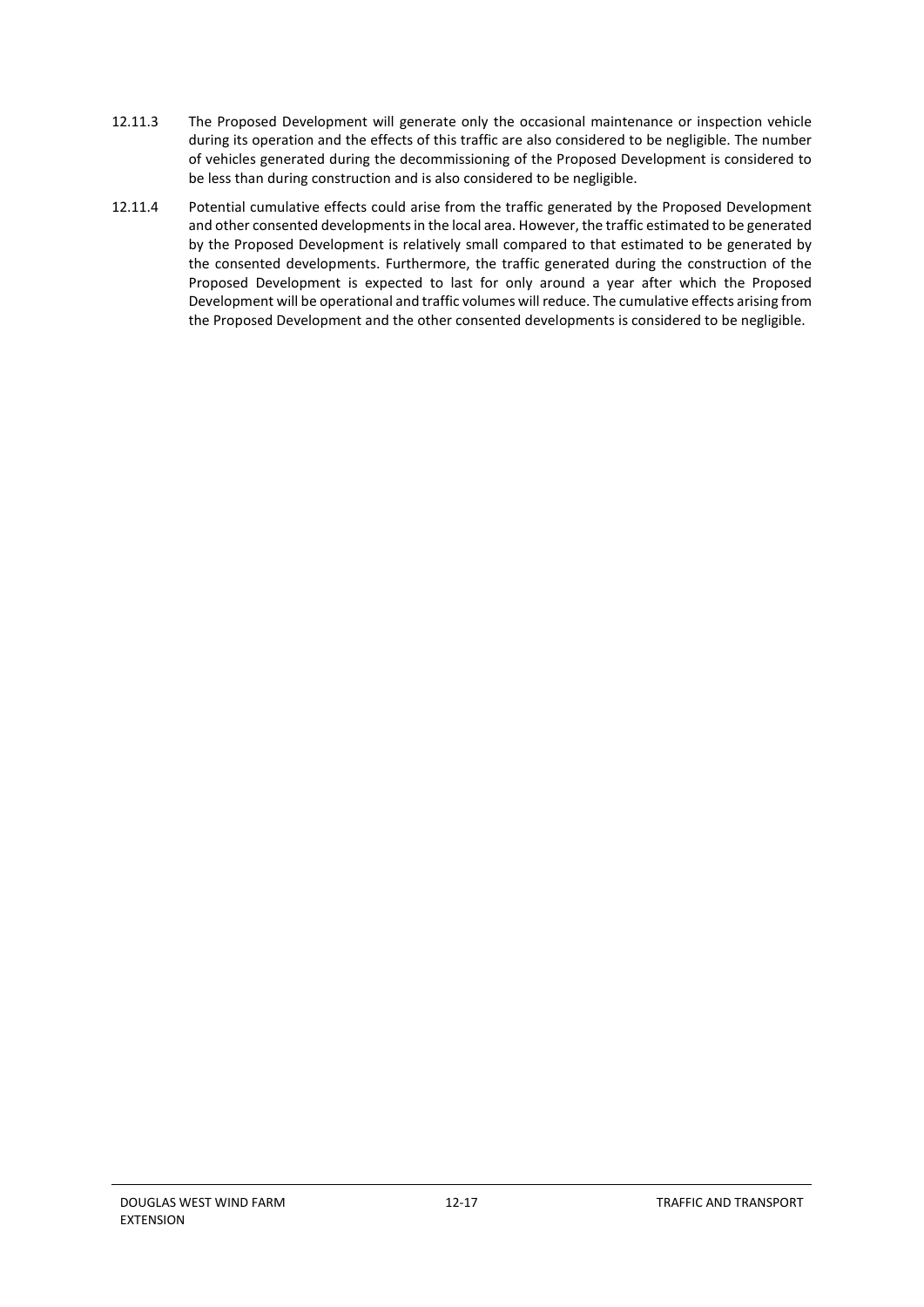#### **Table 12.13– Summary Table**

| <b>Description of Effect</b>          | <b>Significance of Potential Effect</b> |                            | <b>Mitigation Measure</b>                                    | <b>Significance of Residual Effect</b> |                            |  |
|---------------------------------------|-----------------------------------------|----------------------------|--------------------------------------------------------------|----------------------------------------|----------------------------|--|
|                                       | Significance                            | <b>Beneficial/ Adverse</b> |                                                              | <b>Significance</b>                    | <b>Beneficial/ Adverse</b> |  |
| During Construction / Decommissioning |                                         |                            |                                                              |                                        |                            |  |
| Severance                             |                                         |                            |                                                              |                                        |                            |  |
| Pedestrian delay                      |                                         |                            |                                                              |                                        |                            |  |
| Pedestrian amenity                    | Negligible                              | Adverse                    | None Proposed (but good practice measures would be employed) | Negligible                             | Adverse                    |  |
| Fear and intimidation                 |                                         |                            |                                                              |                                        |                            |  |
| Driver delay                          |                                         |                            |                                                              |                                        |                            |  |
| Accidents                             |                                         |                            |                                                              |                                        |                            |  |
| <b>During Operation</b>               |                                         |                            |                                                              |                                        |                            |  |
| Severance                             |                                         |                            |                                                              |                                        |                            |  |
| Pedestrian delay                      |                                         |                            |                                                              |                                        |                            |  |
| Pedestrian amenity                    | Negligible                              | Adverse                    | None Proposed                                                | Negligible                             | Adverse                    |  |
| Fear and intimidation                 |                                         |                            |                                                              |                                        |                            |  |
| Driver delay                          |                                         |                            |                                                              |                                        |                            |  |
| Accidents                             |                                         |                            |                                                              |                                        |                            |  |
| <b>Cumulative Effects</b>             |                                         |                            |                                                              |                                        |                            |  |
| Severance                             |                                         |                            |                                                              |                                        |                            |  |
| Pedestrian delay                      |                                         |                            |                                                              |                                        |                            |  |
| Pedestrian amenity                    |                                         |                            | None Proposed                                                |                                        |                            |  |
| Fear and intimidation                 | Negligible                              | Adverse                    |                                                              | Negligible                             | Adverse                    |  |
| Driver delay                          |                                         |                            |                                                              |                                        |                            |  |
| Accidents                             |                                         |                            |                                                              |                                        |                            |  |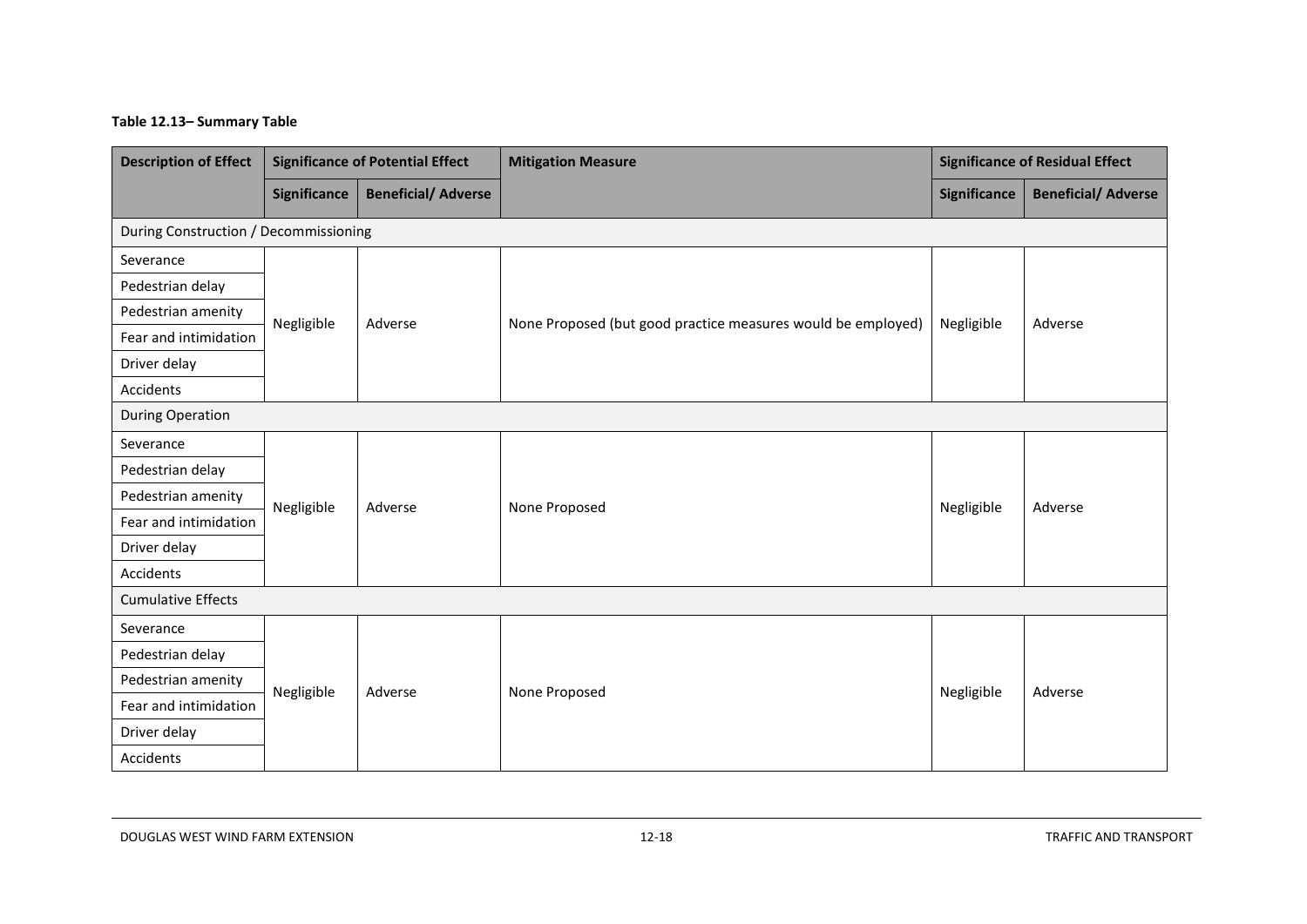## <span id="page-20-0"></span>12.12 References

Institute of Environmental Assessment (1993). Guidelines for the Environmental Assessment of Road Traffic.

Transport Scotland (2012) Transport Assessment Guidance.

Design Manual for Roads and Bridges (DMRB) Volume 5, Section 1, Part 2 'TA 46/97 Traffic Flow Ranges for Use in The Assessment of New Rural Roads'